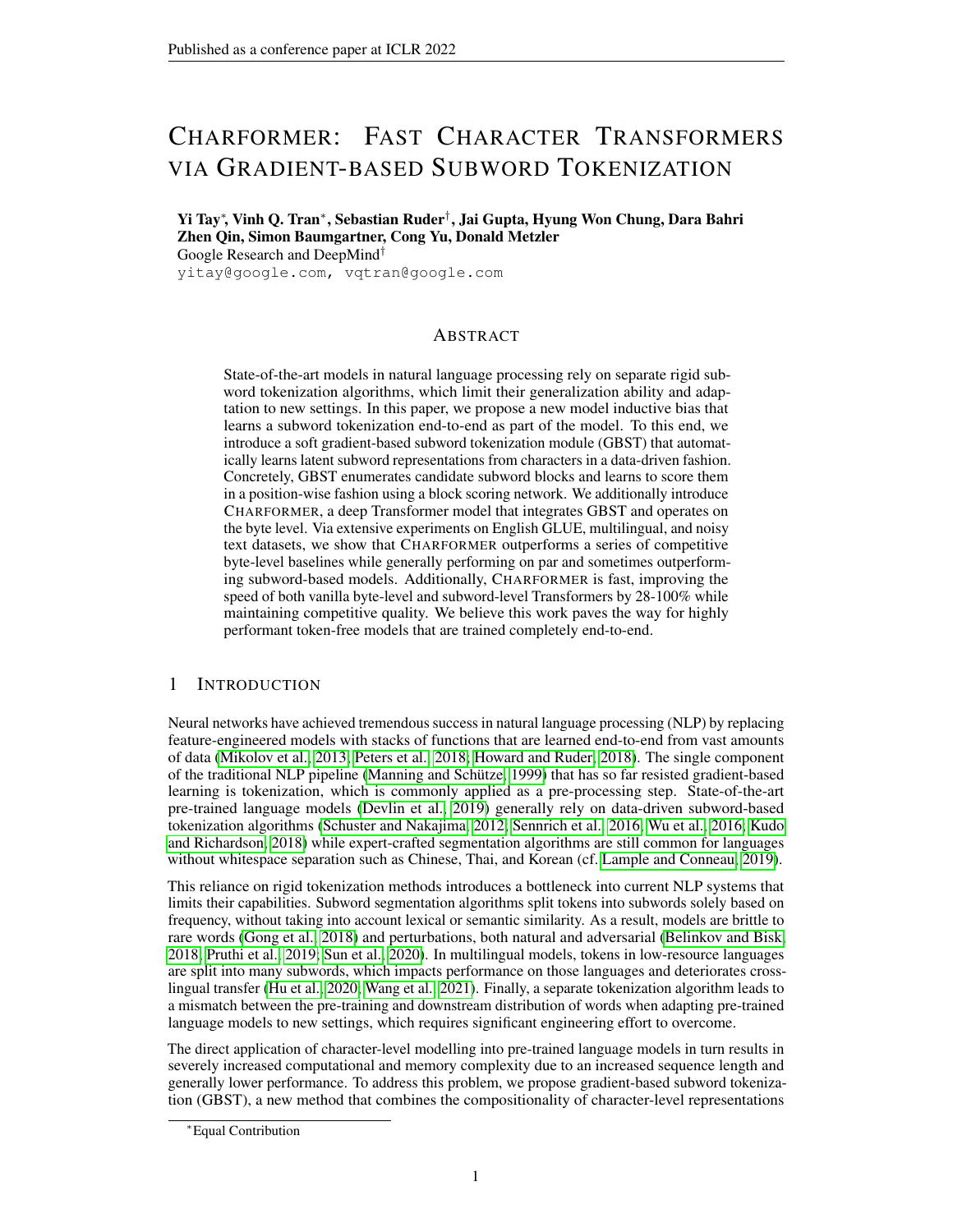with the efficiency of subword tokenization while enabling end-to-end learning. Our method learns latent subword representations from characters using large amounts of unlabeled data. Specifically, GBST learns a position-wise soft selection over candidate subword blocks by scoring them with a scoring network. In contrast to prior tokenization-free methods [\(Clark et al., 2021\)](#page-10-2), GBST learns interpretable latent subwords, which enables easy inspection of lexical representations and is more efficient than other byte-based models [\(Xue et al., 2021\)](#page-14-0). Given that simply applying a standard Transformer on a sequence of characters and bytes is computationally prohibitive, GBST paves the way for usable, practical and highly performant character-level models. A high level overview of how the GBST module is applied can be found at Figure [3](#page-15-0) (Appendix).

We furthermore introduce CHARFORMER, a Transformer encoder-decoder model that uses GBST to operate directly on the byte level. In addition, we experiment with a re-scaled variant of CHAR-FORMER, which allocates additional capacity to the encoder to make up for the lack of discrete subword embeddings.

We evaluate our model on a range of standard and non-standard English, and multilingual downstream tasks. On English GLUE and long document classification tasks, CHARFORMER outperforms strong byte-level baselines and overall achieves performance on par with subword-based models such as BERT [\(Devlin et al., 2019\)](#page-10-0) and T5 [\(Raffel et al., 2020\)](#page-12-6). On toxicity detection in social media datasets [\(Borkan et al., 2019;](#page-9-1) [Wulczyn et al., 2017\)](#page-13-3), CHARFORMER outperforms byte-level baselines as well as subword-based models, demonstrating robustness to spelling variation and non-standard language. Finally, a multilingually pre-trained CHARFORMER performs on par or outperforms strong subword-based multilingual baselines on standard cross-lingual datasets.

We additionally demonstrate CHARFORMER is more efficient compared to byte-level and subwordbased models with similar numbers of parameters. On a comparable setup, CHARFORMER outperforms a baseline similar to the recent state-of-the-art byte-level model ByT5 [\(Xue et al., 2021\)](#page-14-0) while being  $2\times$  more memory efficient and 10–93% faster. CHARFORMER also trains 28% faster than the subword-level mT5 model [\(Xue et al., 2020\)](#page-13-4), has  $3\times$  fewer parameters and achieves comparable quality on well-established benchmarks. Finally, we demonstrate via visualization that the latent subwords learned by CHARFORMER are interpretable to some extent.

# 2 CHARFORMER

This section introduces our efficient character-level architecture, CHARFORMER. CHARFORMER is comprised of a Gradient-Based Subword Tokenization (GBST) module, followed by deep Trans-former layers. The input to the GBST module is a sequence of characters or bytes<sup>[1](#page-1-0)</sup>, which is then downsampled to construct *latent subwords*.

## 2.1 GRADIENT-BASED SUBWORD TOKENIZATION (GBST)

The input to GBST is a tensor of shape  $X \in \mathbb{R}^{L \times d}$  where L is the number of input characters and d is the character embedding dimension. The key idea behind GBST is for the model to learn to perform a latent subword segmentation of the input by selecting the most suitable subword block at every character position. A block is a contiguous span of characters  $X_{i:i+b}$  of length b for  $1 \le i \le L - b$ .

## <span id="page-1-1"></span>2.1.1 CONSTRUCTING CANDIDATE LATENT SUBWORD BLOCKS

We first enumerate all possible subword blocks of size b up to a maximum block size  $M$ . In order to learn subword block embeddings, we use a non-parameterized strided pooling function  $F: \mathbb{R}^{b \times d} \to \mathbb{R}^d$  that projects a subword block consisting of a sequence of character embeddings  $X_{i:i+b} \in \mathbb{R}^{b \times d}$  to a single subword block representation  $\overline{X}_{b,i} \in \mathbb{R}^d$  for block size b at position i. We compute subword blocks  $X_{b,i}$  with a stride s:

$$
X_b = [F(X_{i:i+b}); F(X_{(i+s):(i+s)+b});...]
$$
\n(1)

<span id="page-1-0"></span><sup>&</sup>lt;sup>1</sup>We choose bytes rather than characters (Unicode code points) as this allows us to use a vocabulary of 256 possible byte values for all settings. We note that for languages with a Latin alphabet, many characters correspond to a single byte. For other languages, each character corresponds to 2–3 bytes in general. For simplicity and to align with prior work, we will generally talk about characters unless stated otherwise.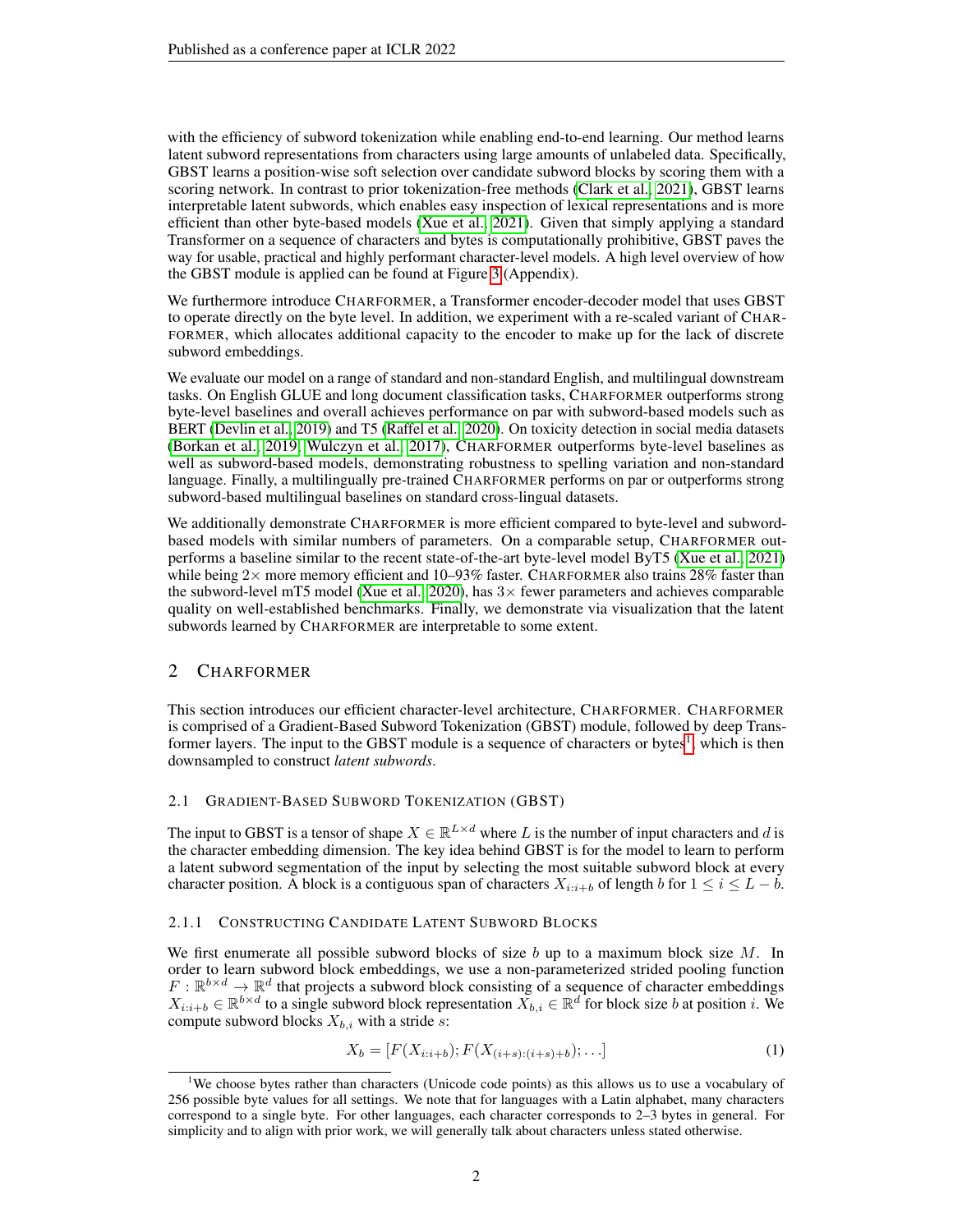

<span id="page-2-0"></span>

(a) Formation of subword blocks to be scored by  $F_R$ . Offsets and/or pre-GBST convolutions not shown.



Figure 1: Illustration of subword block formation and scoring.

In practice we set  $s = b$ , thus  $X_b \in \mathbb{R}^{\frac{L}{b} \times d}$ . The construction of latent subword blocks creates a shorter overall sequence length by downsampling. We construct  $X_b$  for  $b \in 1, \ldots, M$ , which can be seen in Figure [1](#page-2-0) for  $M = 4$ .

Considering Offsets A limitation of a strided implementation is that it is unable to model all possible subword windows. For instance, for the character sequence [a, b, c, d] we would only be able to allocate [a, b] and [c, d] as subword blocks of length  $b = 2$  and would ignore the subword block  $[b, c]$ . Offsets can be used to model sliding windows of all possible subword blocks. We consider enumerating all possible strided blocks by additionally shifting sequences up until the offset s. As this increases computation, we instead propose to first apply a 1D convolution to  $X$ , prior to enumerating subword blocks. This effectively "smoothes" over the subword blocks. We use the variant with 1D convolutions in our main experiments and provide additional ablations in [§8.3](#page-16-0) of the Appendix.

Considering Intra-block Positions It is important to preserve the ordering of the characters within the block  $X_i, X_{i+1}, \ldots, X_{i+b}$ . E.g., the output of F should differ for the blocks abc and bca. For certain choices of  $F$  it may be valuable to add a positional embedding [\(Vaswani et al., 2017\)](#page-13-5) to  $X_{i:i+b}$  before applying F. Note that this positional embedding would only be for individual blocks, and is not global to the entire input sequence. That is, only positional embedding values for positions 1, . . . , b would be used. However, in practice we apply a 1D convolution before the GBST layer and use the mean-pooling function for  $F$ . We find this to be sufficient to distinguish between same sized blocks with different character orders.

#### 2.1.2 BLOCK SCORING NETWORK

In order to allow the model to learn which block to select for every character position, we introduce a block scoring network. The block scoring network is simply a parameterized function  $F_R(.)$  that produces a score for each candidate block. Given a subword candidate block  $X_{b,i} \in \mathbb{R}^d$ , we compute a score  $p_{b,i}$  associated with the block using a simple linear transformation  $F_R : \mathbb{R}^d \to \mathbb{R}$ :

$$
p_{b,i} = F_R(X_{b,i})
$$
\n<sup>(2)</sup>

We perform ranking of subword blocks with regard to each character position in the original sequence. At every position i, the model learns to select the most suitable subword block  $X_{b,i}$  among all block sizes  $1 \leq b \leq M$ . As each sequence of subword blocks  $X_b$  is downsampled, we realign the representations of the subword blocks by upsampling each  $X_b$  to its original sequence length  $L$ . Specifically, for a block size of b, we replicate each block representation  $X_{b,i}$  b times. We then score each candidate block at each position  $i$  using the softmax function:

$$
P_i = \text{softmax}([p_{1,i}, p_{1,i}, \cdots, p_{M,i}]),\tag{3}
$$

which computes a relative score of each candidate block at each position and  $P_i \in \mathbb{R}^M$ . We show the scoring of realigned blocks in Figure [1.](#page-2-0)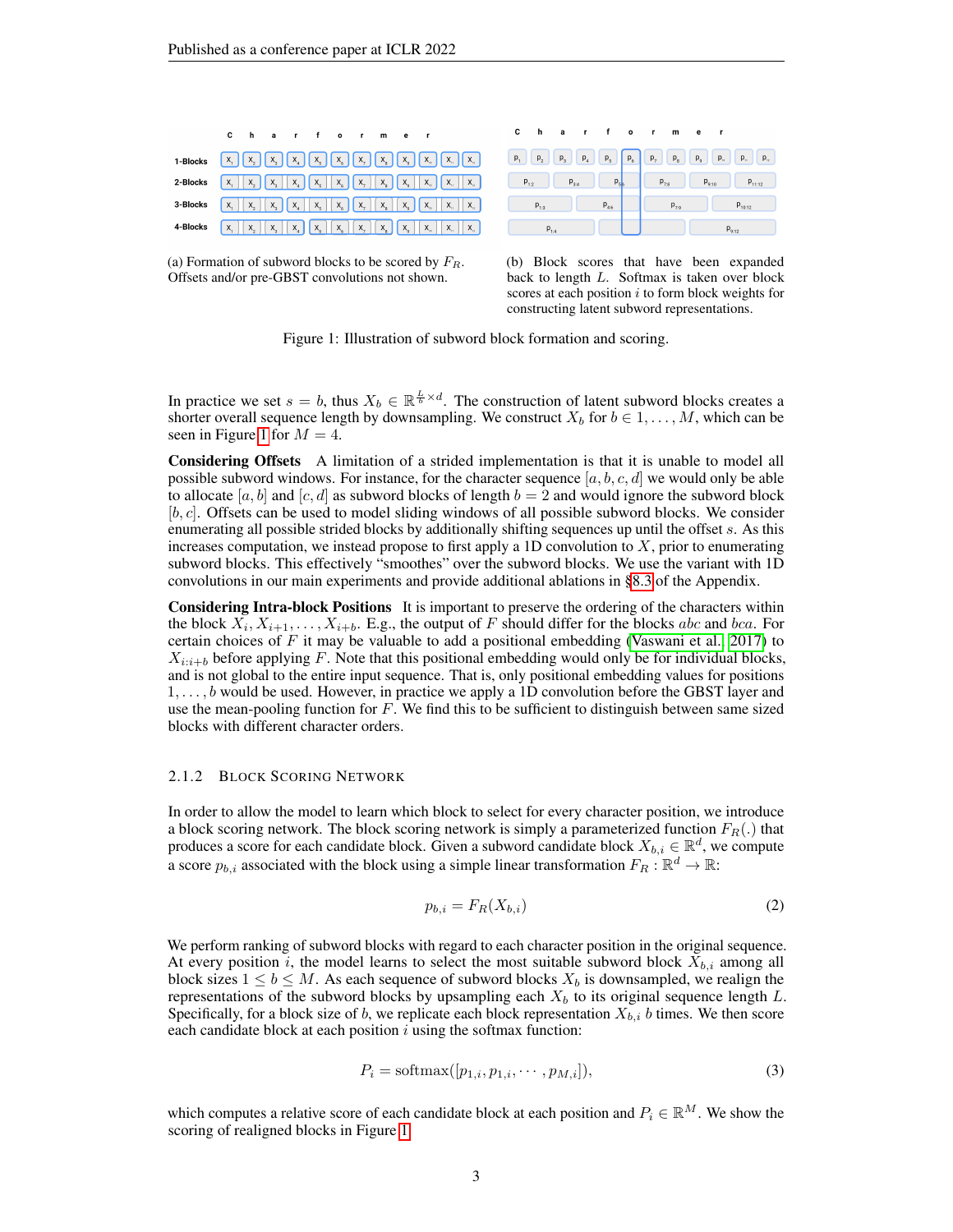#### 2.1.3 FORMING LATENT SUBWORDS

We then sum the representations of all subword blocks  $X_{b,i}$  at each position i multiplied by their learned probability  $P_{b,i}$  to form a latent subword representation  $\hat{X_i} \in \mathbb{R}^d$ :

$$
\hat{X}_i = \sum_{b}^{M} P_{b,i} X_{b,i} \tag{4}
$$

Intuitively, the model learns an ideal subword block for each position. In contrast to standard deterministic subword tokenization algorithms, this selection is *soft* and can thus consider different possible segmentations at every position i. In general, however, this formulation still assumes that subwords are contiguous sequences of characters. While additional context can be considered via the convolutions in [§2.1.1,](#page-1-1) non-concatenative morphology where morphemes are discontinuous may be harder for the method to model.<sup>[2](#page-3-0)</sup>

#### 2.1.4 POSITION-WISE SCORE CALIBRATION

In the above approach, the scoring of each position is independent of other positions. We hypothesize that it may be beneficial for block scores at each position to be aware of each other. To this end, we introduce an optional module that enables learning a consensus among block scores by calculating dot products across the scores  $P_i$  across all positions  $i \in [1, L]$ . This can be viewed as a form of self-attention across block scores, albeit without any projections for computational efficiency. To learn the new scores  $\hat{P} \in \mathbb{R}^{L \times M}$ , we compute  $\hat{P} = \text{softmax}(PP^{\top})P$ .

## 2.1.5 DOWNSAMPLING

After learning a candidate block or mixture of blocks for each position, we use a downsampling function  $F_D: \mathbb{R}^{L \times d} \to \mathbb{R}^{\frac{L}{d_s} \times d}$  that downsamples the sequence of latent subwords  $\hat{X} = [\hat{X}_1,\ldots,\hat{X}_L]$  to  $\tilde{X}$ , reducing its sequence length by a factor of  $d_s$ . We choose  $F_D$  to be a non-parameterized mean pooling operation. Notably, such simple stride-based pooling removes potential redundancies caused by adjacent positions selecting similar blocks as the mean pool of two identical block embeddings produces the same outcome. Intuitively, as the downsampling operation is fixed, the parameterized components preceding it should learn an optimal subword tokenization given the downsampling.

## 2.2 TRANSFORMER STACK

The remainder of the CHARFORMER model remains identical to a regular Transformer encoderdecoder model. The Transformer stack operates on the downsampled latent subwords  $X$  instead of subword embeddings.

Re-scaling of the Transformer Stack While subword-based models allocate much of their capacity to subword embeddings—up to 71% of all parameters for contemporary multilingual models [\(Chung](#page-10-3) [et al., 2021\)](#page-10-3)—, the character vocabulary of character-level models is much smaller and thus less expressive. Similar to [Xue et al.](#page-14-0) [\(2021\)](#page-14-0), we hypothesize that character-level models require deeper encoder stacks than subword-based models to make up for their smaller embedding capacity. Consequently, we explore a scaling variant of CHARFORMER that puts more parameters at the encoder at the expense of the decoder while preferring a deep narrow model over a larger wide model. Specifically, we re-configure the Base model size to be similar to the T5 Small model size, with an expanded 24 layers in the encoder. The resulting CHARFORMER<sub>SBase</sub> (Scaled Base) has  $134M$  parameters, which is about 67% the parameter footprint of the standard base T5 model (200M parameters; [Raffel](#page-12-6) [et al., 2020\)](#page-12-6). Moreover, this particular CHARFORMER model is approximately 50-100% faster than the T5 base model (see  $\S 4$ ).<sup>[3](#page-3-1)</sup> For the re-scaled variant, we also used the GLU variant described in [\(Shazeer, 2020\)](#page-12-7) which is commonly referred to as the V1.1 variant in the T5 library.

<span id="page-3-0"></span><sup>&</sup>lt;sup>2</sup> Future work could explicitly seek to model discontinuous morphological processes by considering skipgrams in addition to character n-grams, although this would increase computational costs.

<span id="page-3-1"></span><sup>&</sup>lt;sup>3</sup>The benefits of such re-scaling have also been observed for subword-based encoder-decoder neural machine translation models [\(Devlin, 2017;](#page-10-4) [Kasai et al., 2021\)](#page-11-4).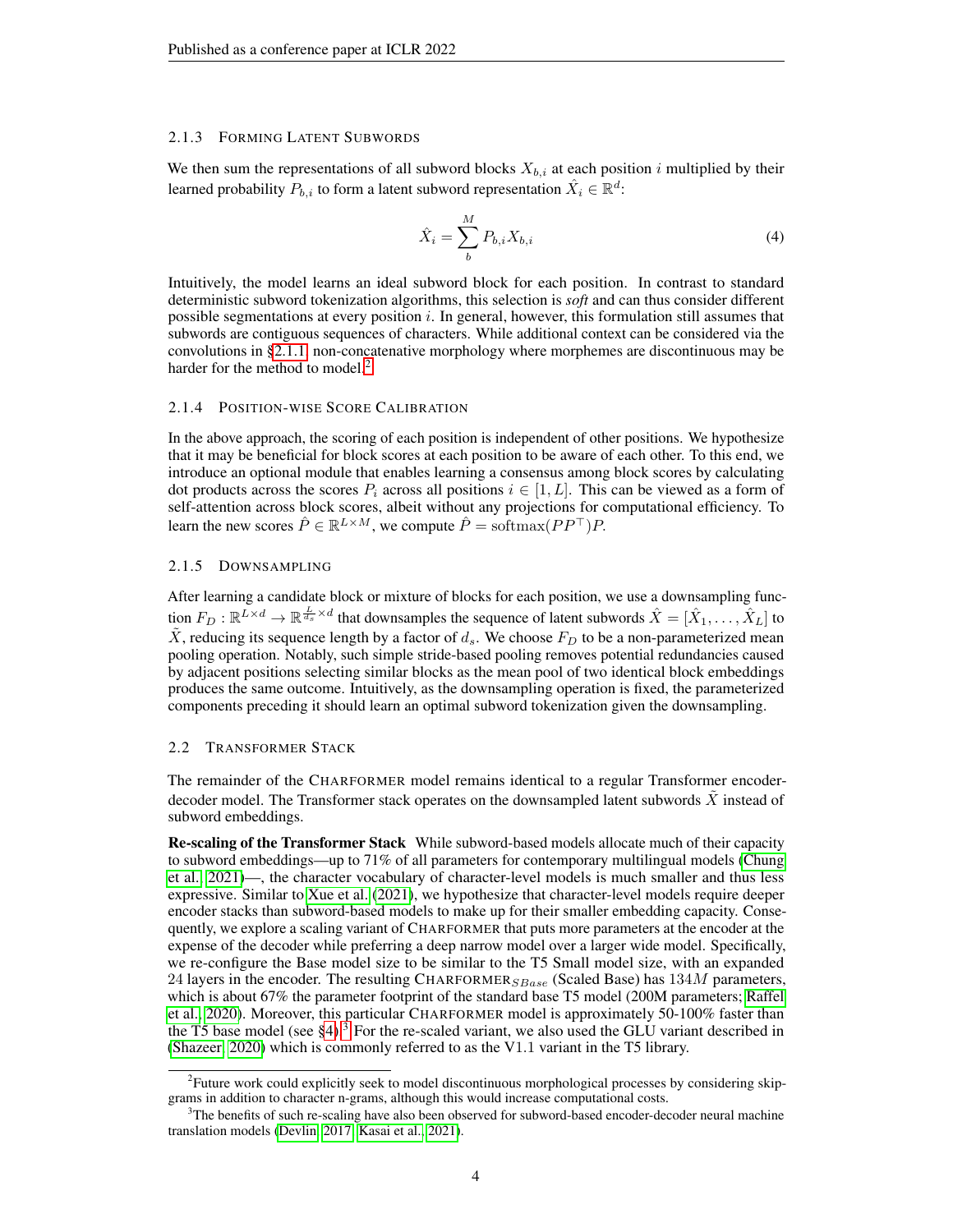A Note on Comparing Character-level and Subword-based Methods Prior work on efficient methods generally compares models with the same number of parameters [\(Chung et al., 2021\)](#page-10-3). However, whereas embedding look-up even with large vocabularies in subword-based methods is  $\mathcal{O}(1)$ , re-distributing the subword embedding parameters in character-level models such as ByT5 [\(Xue et al., 2021\)](#page-14-0) to dense layers incurs much higher computational costs—a 25% penalty in training speed. We believe that a fair re-scaling of character-level models should not only aim to match the number of parameters but also the compute and inference costs of subword-based models under the assumption that char/byte-level models will require longer sequences (see [§4](#page-7-0) for a comparison).

Span-based Pre-training Our pre-training scheme follows T5 quite closely. We mask N contiguous characters and train to predict them in a sequence-to-sequence architecture following [Xue et al.](#page-14-0) [\(2021\)](#page-14-0). The model optimizes the cross-entropy loss and is trained with teacher forcing.

# <span id="page-4-3"></span>3 EXPERIMENTS

We evaluate our method both in English as well as in a multilingual setting on relevant benchmarks and compare against state-of-the-art character-level and subword-based methods.

## <span id="page-4-2"></span>3.1 EXPERIMENTS ON MONOLINGUAL ENGLISH DATASETS

Data To showcase the effectiveness of the proposed method, we evaluate on a diverse set of standard English tasks from GLUE covering sentiment classification (SST-2; [Socher et al., 2013\)](#page-13-6), natural language inference (MNLI, QNLI; [Williams et al., 2018;](#page-13-7) [Rajpurkar et al., 2016\)](#page-12-8), paraphrase detection [\(Dolan and Brockett, 2005,](#page-10-5) MRPC, QQP) and sentence similarity [\(Cer et al., 2017\)](#page-9-2). In addition, we evaluate on tasks that require dealing with long documents, both for sentiment analysis (IMDb; [Maas](#page-12-9) [et al., 2011\)](#page-12-9) and news classification (AGNews; [Zhang et al., 2015\)](#page-14-1).

Baselines We compare CHARFORMER against the following state-of-the-art subword-based models: BERT [\(Devlin et al., 2019\)](#page-10-0), an encoder-only pre-trained masked language model; and T5 [\(Raffel](#page-12-6) [et al., 2020\)](#page-12-6), an encoder-decoder model. We also compare against Byte-level T5 [\(Xue et al., 2021\)](#page-14-0), a T5 model that is directly applied to bytes. We additionally evaluate the impact of the downsampling in CHARFORMER by comparing it to the downsampling used by the character-level CANINE [\(Clark](#page-10-2) [et al., 2021\)](#page-10-2) model in our framework. CANINE downsamples a character sequence using local attention and pooling via strided convolutions. As the original CANINE uses an encoder-only model and was only trained on multilingual data, we integrate CANINE-style downsampling into Byte-level T5, which we refer to as Byte-level T5+LASC (local attention–strided convolution).[4](#page-4-0) As an ablation for the GBST inductive bias, we compare against Byte-level  $T5+Conv_{Base}$  a convolutional baseline of Byte-level T5 with a 1D convolution of filter size 5 placed before the encoder. Note that in all the baselines and for CHARFORMER base models, in the spirit of fair comparison, we compare them at an equal parameterization (size). Our scaling experiments are reserved for our  $SBase$  models, which is intended to only be compared with subword T5 models, and not to unscaled byte-level baselines. Finally, we include an *SBase* scaled version of Byte-level T5 for comparison.

Setup We evaluate Base and SBase configurations of CHARFORMER with 203M and 134M parameters respectively. We compare to Base configurations of BERT and T5 that have a similar number of parameters. We pre-train all models on the C4 corpus for 1M steps using a batch size of 64 and sequence length of 1024. All non-subword models use a vocabulary of 2[5](#page-4-1)6 bytes.<sup>5</sup> Our pre-training scheme corrupts spans with a mean length of 20 bytes. Each model is pre-trained on 16 TPU V3 chips. We pre-train our models with the Adafactor optimizer with an inverse square root learning rate. We then fine-tune on each individual task separately using a constant learning rate of 10<sup>−</sup><sup>3</sup> . More details can be found in the Appendix.

<span id="page-4-0"></span><sup>&</sup>lt;sup>4</sup>Compared to CANINE, Byte-level T5+LASC does not operate on Unicode codepoints and has a decoder. It thus forgoes character hash embeddings and upsampling procedures respectively.

<span id="page-4-1"></span><sup>&</sup>lt;sup>5</sup> Following [Xue et al.](#page-14-0) [\(2021\)](#page-14-0) we discard illegal UTF-8 sequences and reuse the final 100 byte IDs as sentinel tokens.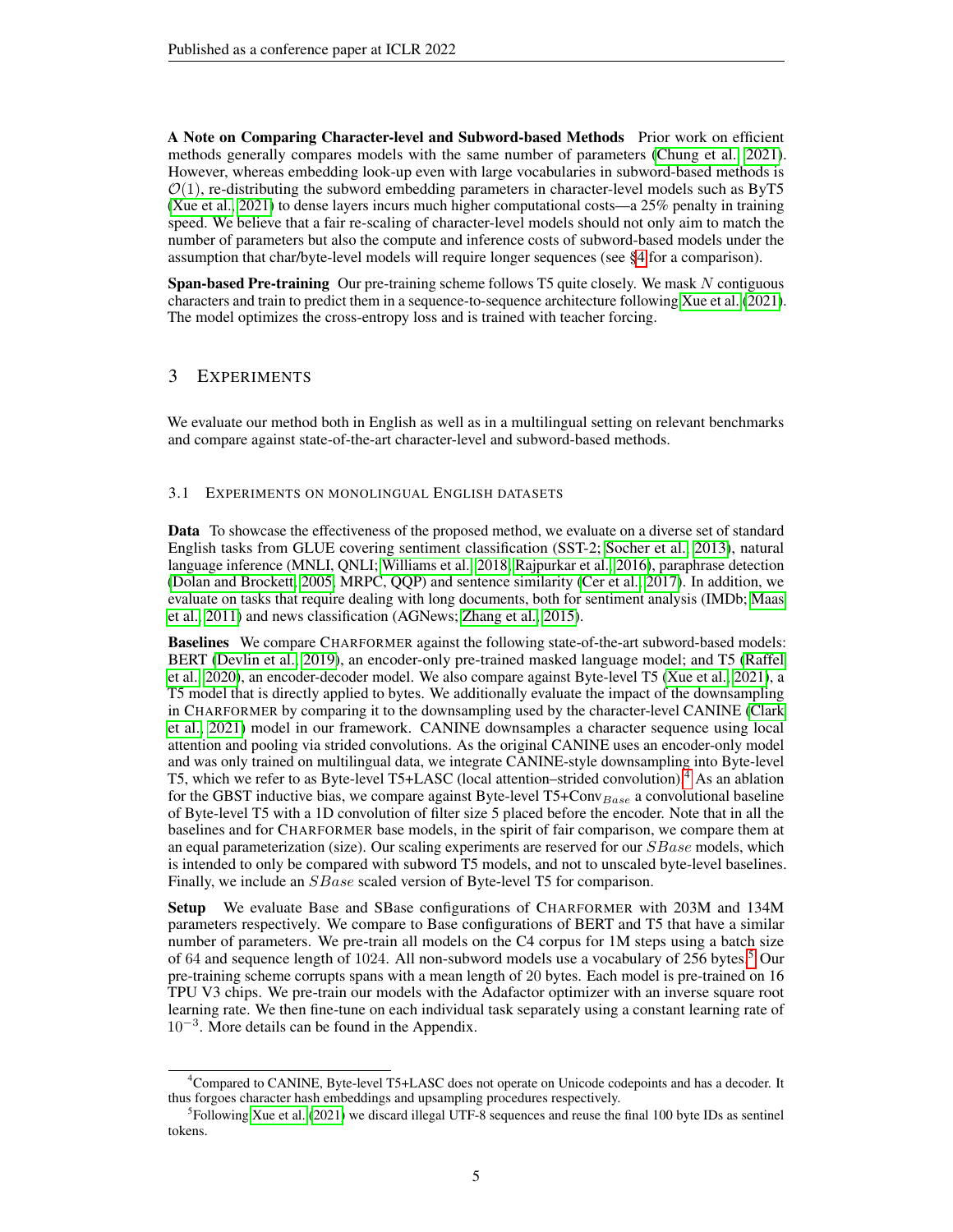| unierent parameter sizes on urverse standard English datasets.                                                         |                              |                              |                                                  |                              |                                                  |                                                  |                              |                              |                              |
|------------------------------------------------------------------------------------------------------------------------|------------------------------|------------------------------|--------------------------------------------------|------------------------------|--------------------------------------------------|--------------------------------------------------|------------------------------|------------------------------|------------------------------|
| Model                                                                                                                  | $ \theta $                   | $SST-2$                      | MNLI                                             | ONLI                         | <b>MRPC</b>                                      | QQP                                              | <b>STSB</b>                  | <b>COLA</b>                  | AVG                          |
| $\text{BERT}_{Base,Subword}$<br>$\texttt{T5}_{Base,Subword}$                                                           | 110M<br>220M                 | 92.7<br>92.7                 | $84.4/-$<br>84.2/84.6                            | 88.4<br>90.5                 | $86.7/-$<br>88.9/92.1                            | 91.6/88.7                                        | 88.0                         | 53.8                         | 84.3                         |
| Byte-level T5 <sub>Base</sub><br>Byte-level T5+Conv <sub>Base</sub><br>Byte-level $T5+LASC_{Base}$<br>$CHAPTER_{Base}$ | 200M<br>205M<br>205M<br>203M | 91.6<br>89.8<br>90.0<br>91.6 | 82.5/82.7<br>81.1/82.5<br>80.0/80.8<br>82.6/82.7 | 88.7<br>89.2<br>87.1<br>89.0 | 87.3/91.0<br>83.6/89.2<br>82.8/88.1<br>87.3/91.1 | 90.9/87.7<br>90.7/87.7<br>89.0/85.4<br>91.2/88.1 | 84.3<br>85.0<br>83.7<br>85.3 | 45.1<br>47.1<br>25.3<br>42.6 | 81.5<br>81.2<br>77.0<br>81.4 |
| Byte-level $T5_{SBase}$<br>$CHAPTER_{SBase}$                                                                           | 133M<br>134M                 | 91.2<br>91.5                 | 83.9/83.7<br>83.7/84.4                           | 90.9<br>91.0                 | 85.5/89.2<br>87.5/91.4                           | 91.1/88.1<br>91.4/88.5                           | 85.7<br>87.3                 | 49.3<br>51.8                 | 82.6<br>83.6                 |

<span id="page-5-0"></span>Table 1: Comparison of CHARFORMER against other subword and character-level models with different parameter sizes on diverse standard English datasets ediater sizes on diverse standard English data

<span id="page-5-2"></span>

| Table 2: Results on comment classification on Civil Com- |  |
|----------------------------------------------------------|--|
| ments and Wiki Comments. Metrics are accuracy and        |  |
| AUC-PR. T5 baseline results are from (Tay et al., 2021). |  |

| Model                                                                                   | Civil Comments                      | Wiki Comments                       |
|-----------------------------------------------------------------------------------------|-------------------------------------|-------------------------------------|
| $T5_{Base,Subword}$                                                                     | $81.2/-$                            | 91.5/                               |
| Byte-level T5 <sub>Base</sub><br>Byte-level T5+LASC <sub>Base</sub><br>$CHAPTER_{Base}$ | 82.8/78.7<br>82.9/78.2<br>83.0/78.8 | 93.2/75.4<br>93.0/75.0<br>92.7/79.7 |
| $CHAPTER_{SBase}$                                                                       | 83.0/78.9                           | 93.5/75.5                           |

<span id="page-5-1"></span>Table 3: Results on text classification on long documents.

| $\overline{\cdots}$<br>$-000$      |             |             |
|------------------------------------|-------------|-------------|
| Model                              | <b>IMDh</b> | <b>News</b> |
| $T5_{Base,Subword}$                | 94.2        | 93.5        |
| Byte-level $T5_{Base}$             | 91.5        | 93.6        |
| Byte-level T5+LASC <sub>Base</sub> | 91.1        | 93.5        |
| $CHAPTER_{Base}$                   | 91.5        | 94.0        |
| CHAPTER <sub>SBase</sub>           | 94.4        | 94.1        |

Results For all result tables, we divide the table into three sections: subword baseline(s), un-scaled byte-level baselines, and scaled CHARFORMER results. If a section and task combination has more than one model result, we underline the best result. We show result for GLUE in Table [1.](#page-5-0) CHAR-FORMER outperforms other character-level baselines trained under the same conditions with the same number of parameters across all tasks, while being considerably faster and requiring less compute than T5-style models that are directly applied to bytes or characters (see [§4\)](#page-7-0). CHARFORMER $_{SBase}$ performs even better despite having a smaller number of parameters compared to the Base configuration, demonstrating the usefulness of rescaling the transformer stack for character-level models. CHARFORMER $_{SBase}$  furthermore is the only model that performs on par or even outperforms the standard subword-based models on some tasks in standard English. In Table [3](#page-5-1) we provide results for text classification of long documents. Here, CHARFORMER $_{SBase}$  is the only byte-level model to outperform  $T5_{Base,Subword}$  on the IMDb classification task, and both CHARFORMER models outperform byte and subword level baselines on AGNews.

## 3.2 EXPERIMENTS ON NON-STANDARD ENGLISH DATASETS

The previous set of experiments demonstrated the ability of CHARFORMER to perform well on clean datasets consisting of standard English. However, character-level models are particularly suited to data that is noisy, containing spelling variations, typos, and other non-standard language.

Data To demonstrate CHARFORMER's ability to perform well on such data, we evaluate on toxicity detection using the Civil Comments [\(Borkan et al., 2019\)](#page-9-1) and the Wikipedia Comments [\(Wulczyn](#page-13-3) [et al., 2017\)](#page-13-3) datasets. Both are standard benchmarks that require estimating the toxicity of usergenerated content. We use the same setup as for the standard English datasets.

Results We show results in Table [2.](#page-5-2) Character-level models outperform the subword-based T5 model on both datasets, demonstrating their suitability to deal with such noisy, user-generated data. CHARFORMER achieves performs on par or outperforms other character-level methods on both datasets across the different model sizes.

#### <span id="page-5-3"></span>3.3 MULTILINGUAL EXPERIMENTS

Data To evaluate the effectiveness of character-level models on multilingual data, we evaluate on standard cross-lingual question answering and classification tasks. In particular, we evaluate on the question answering tasks TyDiQA-GoldP [\(Clark et al., 2020\)](#page-10-6), XQuAD [\(Artetxe et al., 2020\)](#page-9-3), and MLQA [\(Lewis et al., 2020\)](#page-11-5) as well as the natural language inference task XNLI [\(Conneau et al., 2018\)](#page-10-7) and the paraphrase detection task PAWS-X [\(Yang et al., 2019\)](#page-14-2) from XTREME [\(Hu et al., 2020\)](#page-11-3). We evaluate on the in-language multi-task setting for TyDiQA-GoldP [\(Clark et al., 2020\)](#page-10-6) where models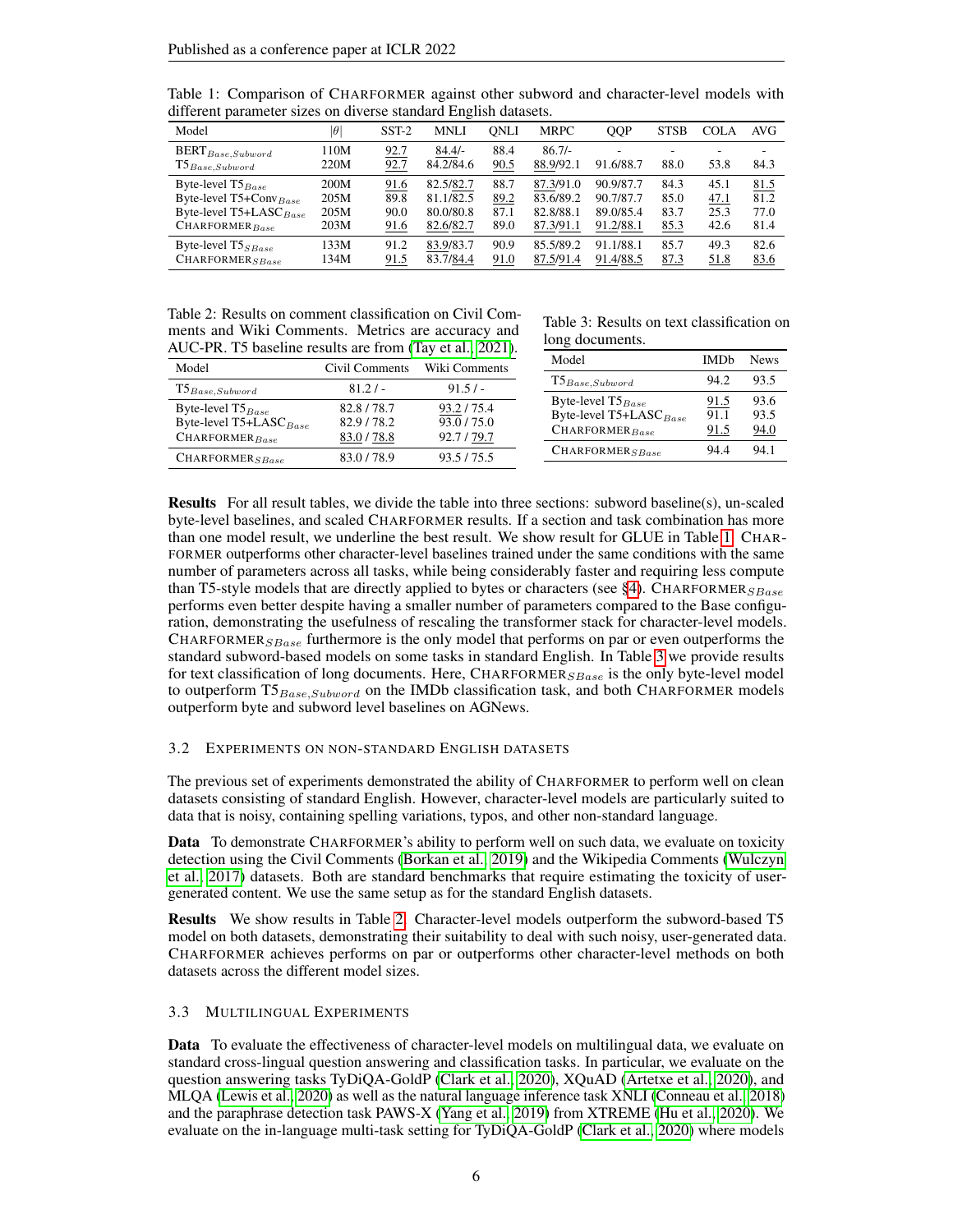<span id="page-6-1"></span>

| Table 4: Multilingual comparison of CHARFORMER against subword and byte-level models on               |
|-------------------------------------------------------------------------------------------------------|
| in-language multi-task, translate-train multi-task, and cross-lingual zero-shot (training on English) |
| settings. Model sizes are the same as those in Table 1. mBERT and mT5 baseline results are from       |
| (Xue et al., 2020).                                                                                   |

|                                 | In-Language |              | Translate-Train-All |           |             |        |      | Zero-Shot |  |
|---------------------------------|-------------|--------------|---------------------|-----------|-------------|--------|------|-----------|--|
| Model                           | $ \theta $  | TyDiOA-GoldP | XOuAD               | MLOA      | <b>XNLI</b> | PAWS-X | XNLI | PAWS-X    |  |
| mBERT <sub>Base</sub> (Subword) | 179M        | 77.6/68.0    | $-/-$               | $-/-$     | ٠           | ٠      | 65.4 | 81.9      |  |
| $mTS_{Base}$ (Subword)          | 582M        | 80.8/70.0    | 75.3/59.7           | 67.6/48.5 | 75.9        | 89.3   | 75.4 | 86.4      |  |
| Byte-level $T5_{Base}$          | 200M        | 75.6/65.4    | 68.6/54.3           | 61.8/44.4 | 69.4        | 87.1   | 57.4 | 80.9      |  |
| Byte-level $T5+LASC_{Base}$     | 205M        | 70.6/59.7    | 66.8/52.1           | 58.8/41.1 | 67.9        | 84.8   | 55.2 | 79.0      |  |
| $CHARFORMER_{Base}$             | 203M        | 75.9/65.6    | 70.2/55.9           | 62.6/44.9 | <u>71.1</u> | 87.2   | 57.6 | 81.6      |  |
| $CHAPTER_{SBase}$               | 134M        | 79.1/68.8    | 73.6/59.0           | 66.3/48.5 | 72.2        | 88.2   | 66.6 | 85.2      |  |
| $CHAPTER_{SBase,LongPT}$        | 134M        | 81.2/71.3    | 74.2/59.8           | 67.2/49.4 | <u>72.8</u> | 88.6   | 67.8 | 83.7      |  |

<span id="page-6-0"></span>Table 5: Comparison of pre-training compute metrics for mT5 (Subword) versus comparable quality CHARFORMER models on the mC4 dataset. 64 TPUv3 chips were used for this experiment. CHARFORMER<sub>SBase</sub> sees the same number of tokens after downsampling as  $mTS_{Base}$ , while CHARFORMER<sub>SBase,LongPT</sub> roughly sees the same amount of raw text as mT5<sub>Base</sub>, given that a SentencePiece subword token is about 4.1 bytes on average [\(Xue et al., 2021\)](#page-14-0). CHARFORMER $_{SBase}$ is 28% faster than mT5 $_{Base}$ , while using 33% of the FLOPS.

| Model                              | <b>Batch Size</b> |      | $d_s$ | $ \theta $ | Speed (steps/s) | <b>FLOPS</b>         |
|------------------------------------|-------------------|------|-------|------------|-----------------|----------------------|
| $mT5_{Base}$ (Subword)             | 1024              | 1024 | -     | 582M       | 1.54            | $1.3 \times 10^{15}$ |
| CHARFORMER <sub>SBase</sub>        | 1024              | 2048 |       | 134M       | 1.98            | $4.3 \times 10^{14}$ |
| $\text{CHARPORMER}_{SBase,LongPT}$ | 2048              | 2048 |       | 134M       | 1.01            | $4.3 \times 10^{14}$ |

are fine-tuned on the combined gold data in all target languages and the translate-train-all setting where models are fine-tuned on English training data plus translations in all target languages for the other datasets. Both are the best-performing settings for the respective tasks in [\(Hu et al., 2020\)](#page-11-3). In addition, we evaluate on zero-shot cross-lingual transfer from English on XNLI and PAWS-X.

Baselines We compare to strong multilingual subword-based baselines including multilingual BERT [\(Devlin et al., 2019\)](#page-10-0) and multilingual T5 [\(Xue et al., 2020\)](#page-13-4). In addition, we compare to the byte-level models from [§3.1,](#page-4-2) which we pre-train on multilingual data.

Setup We pre-train CHARFORMER as well as the Byte-level T5 and Byte-level T5+LASC baselines on multilingual mC4 Common Crawl [\(Xue et al., 2020\)](#page-13-4) in 101 languages. Base size models were trained for 1M steps using a batch size of 64 and sequence length of 2048, with the exception of Byte-level T5 $_{Base}$ , which was trained with a sequence length of 1024, as training speed was prohibitively slow (see Table [11\)](#page-17-0). CHARFORMER<sub>SBase</sub> and CHARFORMER<sub>SBase,LongPT</sub> (longer pre-training) are trained with larger batch sizes for fair comparison with mT5. In particular, CHAR-FORMER<sub>SBase</sub> pre-trains on the same amount of tokens after downsampling as  $mTS_{Base}$ , while CHARFORMER<sub>SBase,LongPT</sub> pre-trains on roughly the same amount of raw text as mT5<sub>Base</sub>, given that a SentencePiece subword token is about 4.1 bytes on average [\(Xue et al., 2021\)](#page-14-0); see Table [5](#page-6-0) for further details. All models were fine-tuned with an input sequence length of 4096 for questionanswering tasks and 2048 for inference tasks. Score calibration was not used for these experiments, as it did not benefit the model in the multilingual setting. For XNLI and PAWS-X (both translate-train and zero-shot settings), we also observed that performance improved if the GBST layer was not updated during fine-tuning; the reported CHARFORMER numbers reflect this configuration. Otherwise, all other hyper-parameters and model sizes are unchanged from the English experimental setup.

Results We show in-language multi-task, translate-train, and cross-lingual zero-shot results in Table [4.](#page-6-1) CHARFORMER $_{SBase}$  is competitive with standard subword-based models and CHAR-FORMER<sub>SBase, LongPT</sub> outperforms subword-based models on TyDiQA-GoldP (in-language multitask). Additionally, in the translate-train setting CHARFORMER<sub>SBase, LongPT</sub> is on par with subword models on XQuAD and MLQA, and close to parity on PAWS-X. Furthermore, CHARFORMER outperforms other character-level models in the zero-shot setting. However, we observe that this setting still remains a challenge for token-free models in general. We hypothesize that model size may be a major factor here. Finally, we provide additional comparison between GBST and LASC at a fixed down-sampling rate in Section [8.4](#page-16-1) (Appendix), showing that GBST significantly outperforms LASC on TyDiQA.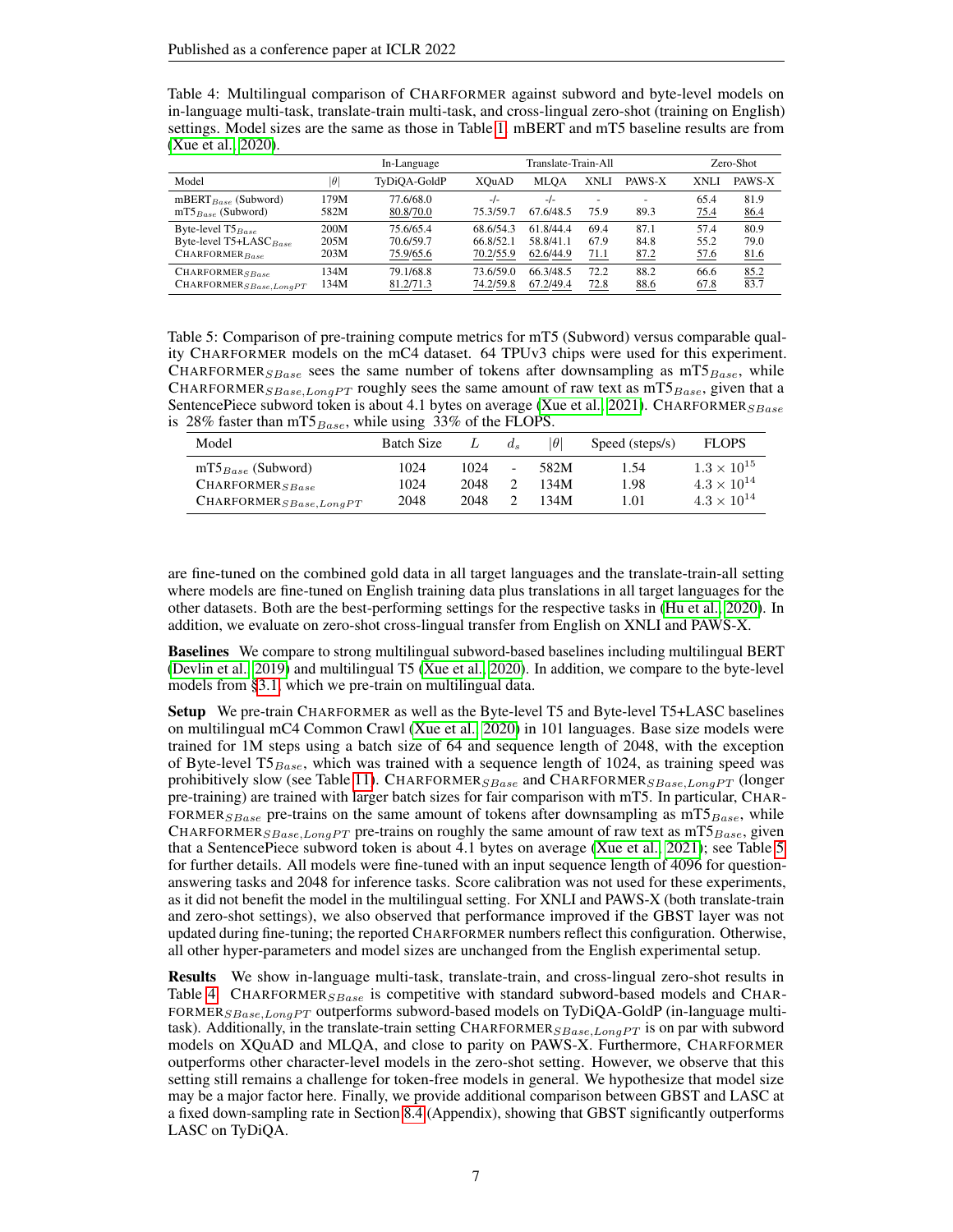<span id="page-7-1"></span>Table 6: Pre-training compute metrics of models at different input lengths, downsampling rates, and model sizes on the English C4 dataset. 16 TPUv3 chips were used for this experiment. These numbers reflect a batch size of 64. Memory refers to per-device peak memory usage on TPUv3 chips.

| Model                              | L    | $d_{s}$                  | $ \theta $ | Speed (steps/s) | <b>FLOPS</b>         | Peak Mem.                |
|------------------------------------|------|--------------------------|------------|-----------------|----------------------|--------------------------|
| $T5_{Base}$ (Subword)              | 512  | $\overline{\phantom{0}}$ | 220M       | 9.3             | $1.1 \times 10^{13}$ | $\overline{\phantom{0}}$ |
| Byte-level $T5_{Base}$             | 1024 |                          | 200M       | 8.2             | $2.9 \times 10^{13}$ | $3.09$ GB                |
| Byte-level T5+LASC <sub>Base</sub> | 1024 | 4                        | 205M       | 15              | $9.9 \times 10^{12}$ | 1.62GB                   |
| $CHAPTER_{Base}$                   | 1024 | $\overline{c}$           | 206M       | 11              | $1.6 \times 10^{13}$ | $1.95$ GB                |
| $CHAPTER_{Base}$                   | 1024 | 3                        | 203M       | 15              | $1.1 \times 10^{13}$ | 1.63GB                   |
| $CHAPTER_{SBase}$                  | 1024 | 2                        | 134M       | 14              | $1.3 \times 10^{13}$ | 1.73GB                   |
| CHARFORMER <sub>SBase</sub>        | 1024 | 3                        | 134M       | 20              | $8.7 \times 10^{12}$ | 1.34GB                   |
|                                    |      |                          |            |                 |                      |                          |

<span id="page-7-2"></span>

Figure 2: Visualization of block scores (softmax weights) for every byte position from multilingual CHARFORMER $_{SBase}$  on an example English input.

# <span id="page-7-0"></span>4 SPEED, MEMORY AND PARAMETERS

Table [6](#page-7-1) reports the speed (global training steps per second), parameter sizes and number of floating point operations (FLOPS) for each forward pass of the models used in our experiments. All experiments were run on 16 TPU-v3 chips and speed is benchmarked on English C4 pre-training at the  $1K$  input length  $(L)$ . CHARFORMER models are generally more efficient both in terms of speed and FLOPS compared to other character-level models at different parameter sizes. With a low down-sampling rate  $d_s$  for CHARFORMER, Byte-level T5+LASC is more efficient due to using a higher down-sampling rate. Directly consuming the character sequence with a Transformer model is slow and requires a large number of FLOPS, which is exacerbated with longer sequence lengths where Byte-level T5 is more than  $2 \times$  slower than the fastest CHARFORMER. This difference is even larger at longer input sequence lengths, which we report in the Appendix. CHARFORMER $_{SBase}$ achieves better performance (see [§3\)](#page-4-3) with fewer parameters but more FLOPS by using a deep thin encoder and is twice as fast as the subword-based model with similar performance,  $T5_{Base}$ .

# 5 VISUALIZING LATENT SUBWORDS

One benefit of CHARFORMER compared to other character-level methods is that the subwords it learns are directly interpretable and may give some indications to the behaviour of the underlying model. We visualize the scores the multilingual CHARFORMER has learned to assign to subword blocks of different sizes for the string 'on subword tokenization' in Figure [2.](#page-7-2) We observe that the model learns to allocate single-character subword blocks predominantly to vowels and whitespace in English. Moreover, in English the model allocates larger subword blocks to the beginning and end consonants of a subword. Together, we believe this suggests that the model has learned a meaningful segmentation of the input, and that it is able to dynamically mix between byte-level and subword-level features. Such behaviour could also parallel the relative importance attributed to consonants for word identification observed during reading in humans [\(Lee et al., 2001;](#page-11-6) [Carreiras et al., 2008\)](#page-9-4).

## 6 RELATED WORK

Subword tokenization Standard algorithms for *deterministic* subword tokenization are Byte Pair Encoding (BPE; [Sennrich et al., 2016\)](#page-12-4), Wordpiece [\(Wu et al., 2016\)](#page-13-0), and SentencePiece [\(Kudo](#page-11-1) [and Richardson, 2018\)](#page-11-1). Prior work has highlighted issues with some of these algorithms [\(Bostrom](#page-9-5) [and Durrett, 2020\)](#page-9-5) and has generally observed that models learned with such rigid tokenization do not cope well with variation in language [\(Sun et al., 2020\)](#page-13-1). To make a model more robust to morphological and compositional generalization, *probabilistic* segmentation algorithms such as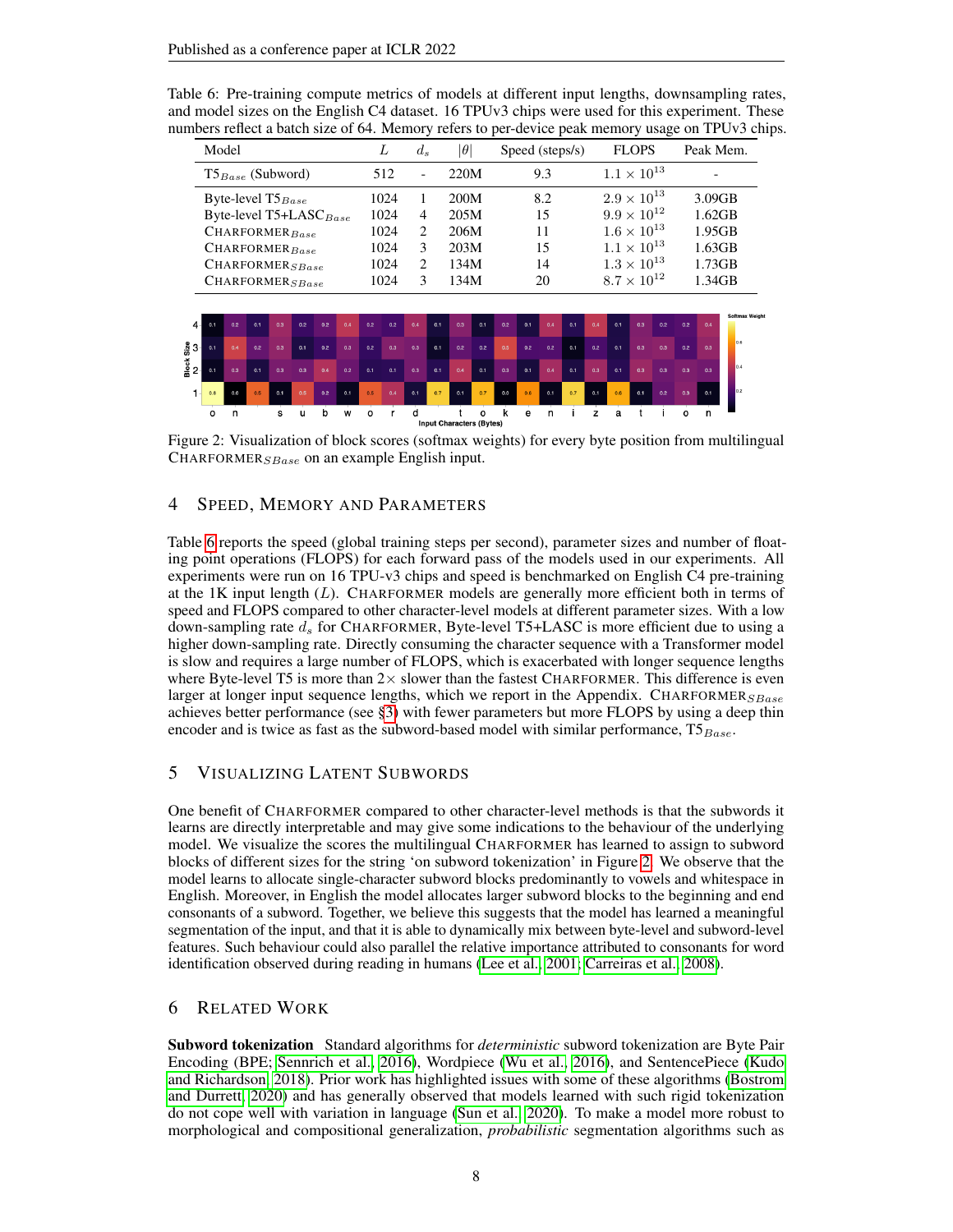subword regularization [\(Kudo, 2018\)](#page-11-7) and BPE-dropout [\(Provilkov et al., 2020\)](#page-12-10) have been proposed, which sample different segmentations during training. Recent methods propose to make models more robust for downstream tasks by enforcing prediction consistency between deterministic and probabilistic segmentations [\(Wang et al., 2021\)](#page-13-2) and propose to update the tokenizer based on the downstream loss under different segmentations [\(Hiraoka et al., 2020;](#page-10-8) [2021\)](#page-10-9). [He et al.](#page-10-10) [\(2020\)](#page-10-10) proposed DPE (dynamic programming encoding), a segmentation-based tokenization algorithm based on dynamic programming. Such methods, however, incur large computation costs due multiple forward passes needing to be performed for each segmentation of an example or due to the expensive DP computation, which make them unsuitable for pre-training.

Character-level models For recurrent neural networks, pure character-level models that take a sequence of characters as input [\(Graves, 2013;](#page-10-11) [Zhang et al., 2015;](#page-14-1) [Hwang and Sung, 2017\)](#page-11-8) have mostly been superseded by *character-aware* methods that compute a token-level representation using a CNN over characters [\(Kim et al., 2016;](#page-11-9) [Jozefowicz et al., 2016;](#page-11-10) [Peters et al., 2018\)](#page-12-1) due to poor performance when learning directly from characters. Such character-aware representations have lately been applied to deep Transformer models [\(El Boukkouri et al., 2020;](#page-10-12) [Ma et al., 2020\)](#page-11-11). These methods, however, still require tokenization for pre-processing and cannot be directly applied to languages without whitespace separation. Prior work also learned segmentation as part of the model but did not scale very well [\(Wang et al., 2017;](#page-13-9) [Kreutzer and Sokolov, 2018;](#page-11-12) [Kawakami et al., 2019\)](#page-11-13). One notable exception is [\(Lee et al., 2017\)](#page-11-14), which enabled fully character-level neural machine translation, using stacked convolutions, max pooling, and highway networks. Building on this, recent *tokenization-free* approaches such as CANINE [\(Clark et al., 2021\)](#page-10-2) revisit the original character-level setting in the context of large pre-trained language models with a focus on multilingual models. Our method outperforms CANINE-style downsampling (local attention, strided convolutions) and also leads to improvements in the monolingual setting, while using less compute and parameters to down-sample than both [Lee et al.](#page-11-14) [\(2017\)](#page-11-14) and [Clark et al.](#page-10-2) [\(2021\)](#page-10-2). Recently, ByT5 [\(Xue et al., 2021\)](#page-14-0) set new start-of-the-art results for tokenization-free models, by operating on the byte-level. This work performs on par with or outperforms ByT5, with significant gains in speed and compute efficiency.

Multilingual models Current multilingual models are generally analogues to successful monolingual Transformer models [\(Ruder et al., 2021\)](#page-12-11). Consequently, models such as multilingual BERT [\(Devlin](#page-10-0) [et al., 2019\)](#page-10-0) and XLM-R [\(Conneau et al., 2020\)](#page-10-13) employ the same subword tokenization algorithms as monolingual models, now applied to a massively multilingual corpus. In the multilingual setting, the problems of subword-based tokenization are exacerbated as tokens in languages with few data are over-segmented while high-frequency tokens are under-segmented, which limits cross-lingual transfer [\(Wang et al., 2021\)](#page-13-2). This motivates our work as well as recent work on character-level models.

**Efficient Transformers** Moving from subwords to characters significantly increases the sequence length, which is an issue for Transformers due to the quadratic complexity of self-attention. Many efficient self-attention models have been proposed [\(Choromanski et al., 2020;](#page-10-14) [Wang et al., 2020;](#page-13-10) [Zaheer](#page-14-3) [et al., 2020\)](#page-14-3) to tackle this problem; see [\(Tay et al., 2020b;](#page-13-11)[a\)](#page-13-12) for a comprehensive overview. Notably, the CANINE model uses local attention [\(Parmar et al., 2018\)](#page-12-12), which could also be swapped with another efficient Transformer variant. We note that the problem of efficiency is important but not the only challenge towards developing performant tokenization-free models. While applying an efficient attention mechanism might solve the fundamental computational costs of employing character-level models, there is no guarantee that these models will learn locally meaningful compositions.

# 7 CONCLUSION

We have proposed CHARFORMER, a re-scaled Transformer architecture that integrates gradient-based subword tokenization, a novel lightweight tokenization method that enables efficient end-to-end learning of latent subwords directly from characters. We have demonstrated that English and multilingual variants of CHARFORMER outperform strong character-level baselines across various datasets while being more efficient. CHARFORMER achieves performance on par with subword-based models on standard English tasks and outperforms subword-based models on noisy social media data. On multilingual data, CHARFORMER generally performs on par with subword-based models, while being faster than both byte-level and subword-level baselines. Finally, we provide a method to inspect the inner workings of the GBST module. Overall, we believe that the strong results presented in this paper pave the way for highly effective and powerful token-free models.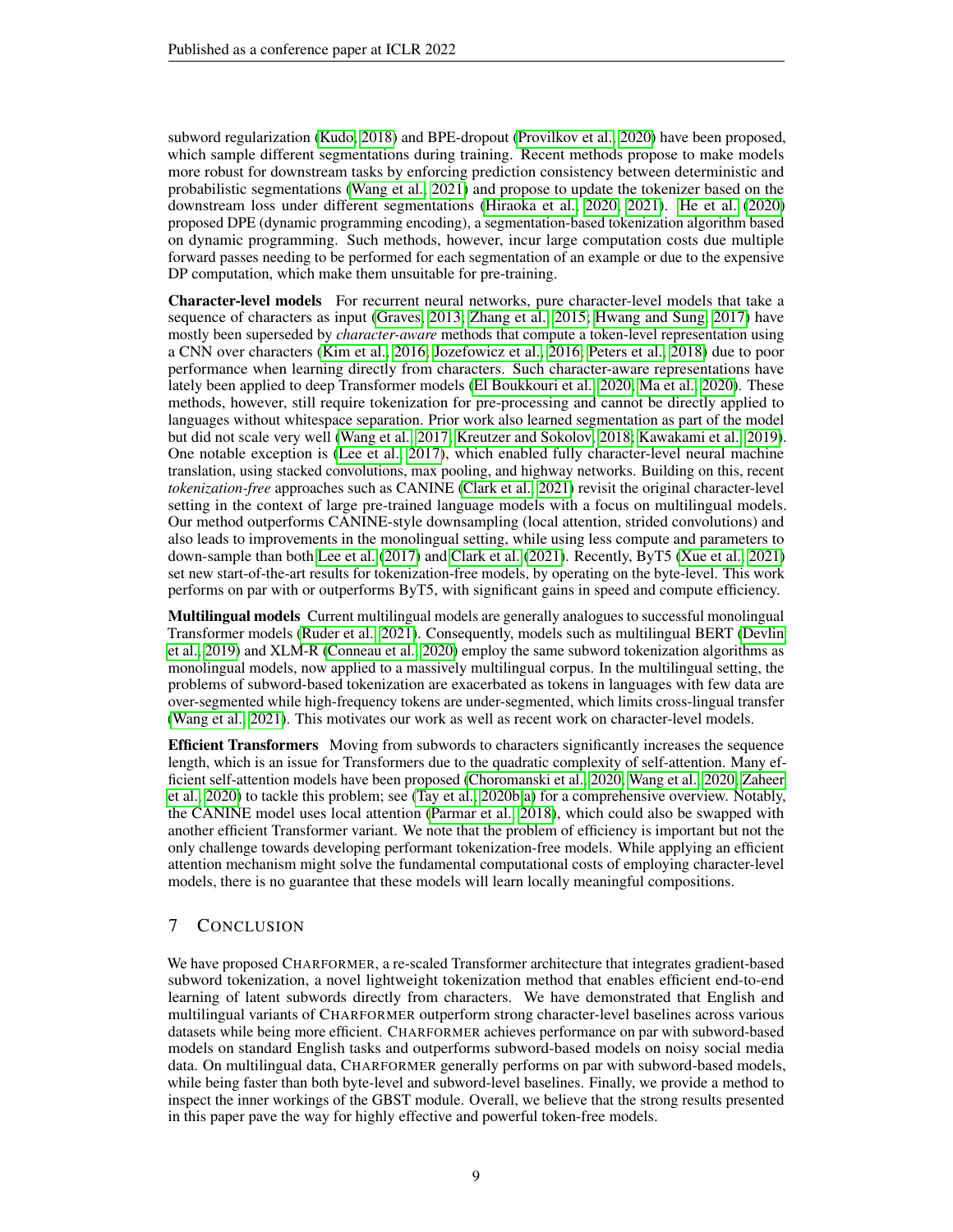# ACKNOWLEDGEMENTS

We would like to thank Jon Clark, Noah Constant, and Kris Cao for valuable feedback on drafts of this manuscript.

# ETHICS STATEMENT

Standard subword tokenization algorithms produce segmentations that do not equally represents words and phrases in different languages. Instead, they are biased towards languages that already have many resources available, which leads to multilingual models performing worse on underrepresented languages [\(Wang et al., 2021\)](#page-13-2). Tokenization-free approaches such as the one proposed in this paper may help to ameliorate this to some extent. Another challenge to using large multilingual models in practice is their relative computational inefficiency, which makes them unsuitable in resource-constrained settings common in scenarios where under-represented languages are spoken. CHARFORMER trains 28% faster than mT5 and has  $3\times$  fewer parameters, so may be a more suitable choice in such settings compared to state-of-the-art multilingual models.

## REPRODUCIBILITY STATEMENT

All code to train the core byte-level Transformer encoder-decoder for CHARFORMER its variants is already open-sourced as a part of the Mesh Tensorflow<sup>[6](#page-9-6)</sup> [\(Shazeer et al., 2018\)](#page-12-13),  $T5^7$  $T5^7$  [\(Raffel et al.,](#page-12-6) [2020\)](#page-12-6), and ByT5<sup>[8](#page-9-8)</sup> [\(Xue et al., 2021\)](#page-14-0) libraries. Additionally, an implementation of Charformer GBST compatible with existing open-source models has been open-sourced<sup>[9](#page-9-9)</sup>. We also include a simplified Tensorflow implementation of GBST in Section [8.7](#page-18-0) of the Appendix. All detailed experiment and hyperparameter settings required to reproduce our experiments can be found in Section [8.2](#page-15-1) of the Appendix.

## **REFERENCES**

- <span id="page-9-3"></span>Mikel Artetxe, Sebastian Ruder, and Dani Yogatama. On the Cross-lingual Transferability of Monolingual Representations. In *Proceedings of ACL 2020*, 2020. URL [http://arxiv.org/](http://arxiv.org/abs/1910.11856) [abs/1910.11856](http://arxiv.org/abs/1910.11856).
- <span id="page-9-0"></span>Yonatan Belinkov and Yonatan Bisk. Synthetic and Natural Noise Both Break Neural Machine Translation. In *Proceedings of ICLR 2018*, 2018. URL [http://arxiv.org/abs/1711.](http://arxiv.org/abs/1711.02173) [02173](http://arxiv.org/abs/1711.02173).
- <span id="page-9-1"></span>Daniel Borkan, Lucas Dixon, Jeffrey Sorensen, Nithum Thain, and Lucy Vasserman. Nuanced metrics for measuring unintended bias with real data for text classification. *CoRR*, abs/1903.04561, 2019. URL <http://arxiv.org/abs/1903.04561>.
- <span id="page-9-5"></span>Kaj Bostrom and Greg Durrett. Byte Pair Encoding is Suboptimal for Language Model Pretraining. In *Findings of EMNLP 2020*, pages 4617–4624, 2020. doi: 10.18653/v1/2020.findings-emnlp.414.
- <span id="page-9-4"></span>Manuel Carreiras, Margaret Gillon-Dowens, Marta Vergara, and Manuel Perea. Are vowels and consonants processed differently? event-related potential evidence with a delayed letter paradigm. *Journal of Cognitive Neuroscience*, 21(2):275–288, 2008.
- <span id="page-9-2"></span>Daniel Cer, Mona Diab, Eneko Agirre, Inigo Lopez-Gazpio, and Lucia Specia. Semeval-2017 task 1: Semantic textual similarity-multilingual and cross-lingual focused evaluation. *arXiv preprint arXiv:1708.00055*, 2017.

<span id="page-9-6"></span><sup>6</sup><https://github.com/tensorflow/mesh>

<span id="page-9-7"></span><sup>7</sup><https://github.com/google-research/text-to-text-transfer-transformer>

<span id="page-9-9"></span><span id="page-9-8"></span><sup>8</sup><https://github.com/google-research/byt5>

<sup>9</sup>[https://github.com/google-research/google-research/tree/master/](https://github.com/google-research/google-research/tree/master/charformer) [charformer](https://github.com/google-research/google-research/tree/master/charformer)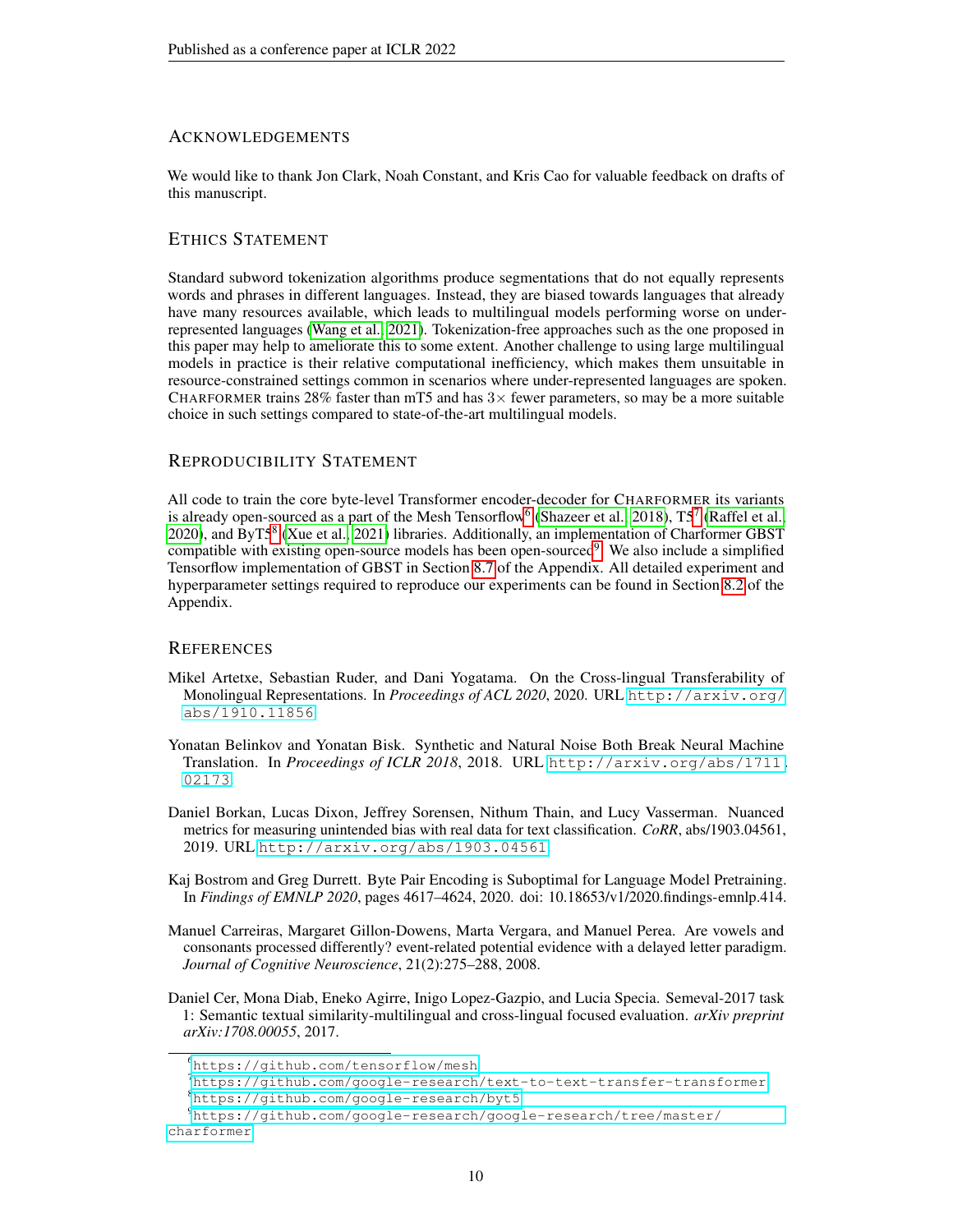- <span id="page-10-14"></span>Krzysztof Choromanski, Valerii Likhosherstov, David Dohan, Xingyou Song, Andreea Gane, Tamas Sarlos, Peter Hawkins, Jared Davis, Afroz Mohiuddin, Lukasz Kaiser, et al. Rethinking attention with performers. *arXiv preprint arXiv:2009.14794*, 2020.
- <span id="page-10-3"></span>Hyung Won Chung, Thibault Févry, Henry Tsai, Melvin Johnson, and Sebastian Ruder. Rethinking Embedding Coupling in Pre-trained Language Models. In *Proceedings of ICLR 2021*, 2021.
- <span id="page-10-6"></span>Jon Clark, Tom Kwiatkowski, Jennimaria Palomaki, Michael Collins, and Dan Garrette. TyDi QA: A Benchmark for Information-Seeking Question Answering in Typologically Diverse Languages. In *Transactions of the ACL*, 2020.
- <span id="page-10-2"></span>Jonathan H Clark, Dan Garrette, Iulia Turc, and John Wieting. Canine: Pre-training an efficient tokenization-free encoder for language representation. *arXiv preprint arXiv:2103.06874*, 2021.
- <span id="page-10-7"></span>Alexis Conneau, Guillaume Lample, Ruty Rinott, Adina Williams, Samuel R. Bowman, Holger Schwenk, and Veselin Stoyanov. XNLI: Evaluating Cross-lingual Sentence Representations. In *Proceedings of EMNLP 2018*, 2018. URL <http://arxiv.org/abs/1809.05053>.
- <span id="page-10-13"></span>Alexis Conneau, Kartikay Khandelwal, Naman Goyal, Vishrav Chaudhary, Guillaume Wenzek, Francisco Guzmán, Edouard Grave, Myle Ott, Luke Zettlemoyer, and Veselin Stoyanov. Unsupervised cross-lingual representation learning at scale. In *Proceedings of the 58th Annual Meeting of the Association for Computational Linguistics*, pages 8440–8451, Online, July 2020. Association for Computational Linguistics. doi: 10.18653/v1/2020.acl-main.747. URL <https://www.aclweb.org/anthology/2020.acl-main.747>.
- <span id="page-10-4"></span>Jacob Devlin. Sharp models on dull hardware: Fast and accurate neural machine translation decoding on the cpu. *arXiv preprint arXiv:1705.01991*, 2017.
- <span id="page-10-0"></span>Jacob Devlin, Ming-Wei Chang, Kenton Lee, and Kristina Toutanova. BERT: Pre-training of Deep Bidirectional Transformers for Language Understanding. In *Proceedings of NAACL 2019*, 2019. URL <http://arxiv.org/abs/1810.04805>.
- <span id="page-10-5"></span>William B Dolan and Chris Brockett. Automatically constructing a corpus of sentential paraphrases. In *Proceedings of the Third International Workshop on Paraphrasing (IWP2005)*, 2005.
- <span id="page-10-12"></span>Hicham El Boukkouri, Olivier Ferret, Thomas Lavergne, Hiroshi Noji, Pierre Zweigenbaum, and Jun'ichi Tsujii. CharacterBERT: Reconciling ELMo and BERT for word-level open-vocabulary representations from characters. In *Proceedings of the 28th International Conference on Computational Linguistics*, pages 6903–6915, Barcelona, Spain (Online), December 2020. International Committee on Computational Linguistics. doi: 10.18653/v1/2020.coling-main.609. URL <https://www.aclweb.org/anthology/2020.coling-main.609>.
- <span id="page-10-1"></span>Chengyue Gong, Di He, Xu Tan, Tao Qin, Liwei Wang, and Tie-Yan Liu. FRAGE: Frequency-Agnostic Word Representation. In *Proceedings of NIPS 2018*, 2018.
- <span id="page-10-11"></span>Alex Graves. Generating sequences with recurrent neural networks. *arXiv preprint arXiv:1308.0850*, 2013.
- <span id="page-10-10"></span>Xuanli He, Gholamreza Haffari, and Mohammad Norouzi. Dynamic programming encoding for subword segmentation in neural machine translation. In *Proceedings of the 58th Annual Meeting of the Association for Computational Linguistics*, pages 3042–3051, Online, July 2020. Association for Computational Linguistics. doi: 10.18653/v1/2020.acl-main.275. URL [https://www.](https://www.aclweb.org/anthology/2020.acl-main.275) [aclweb.org/anthology/2020.acl-main.275](https://www.aclweb.org/anthology/2020.acl-main.275).
- <span id="page-10-8"></span>Tatsuya Hiraoka, Sho Takase, Kei Uchiumi, Atsushi Keyaki, and Naoaki Okazaki. Optimizing word segmentation for downstream task. In *Findings of the Association for Computational Linguistics: EMNLP 2020*, pages 1341–1351, Online, November 2020. Association for Computational Linguistics. doi: 10.18653/v1/2020.findings-emnlp.120. URL [https:](https://www.aclweb.org/anthology/2020.findings-emnlp.120) [//www.aclweb.org/anthology/2020.findings-emnlp.120](https://www.aclweb.org/anthology/2020.findings-emnlp.120).
- <span id="page-10-9"></span>Tatsuya Hiraoka, Sho Takase, Kei Uchiumi, Atsushi Keyaki, and Naoaki Okazaki. Joint Optimization of Tokenization and Downstream Model. In *Findings of ACL-IJCNLP 2021*, 2021. URL [http:](http://arxiv.org/abs/2105.12410) [//arxiv.org/abs/2105.12410](http://arxiv.org/abs/2105.12410).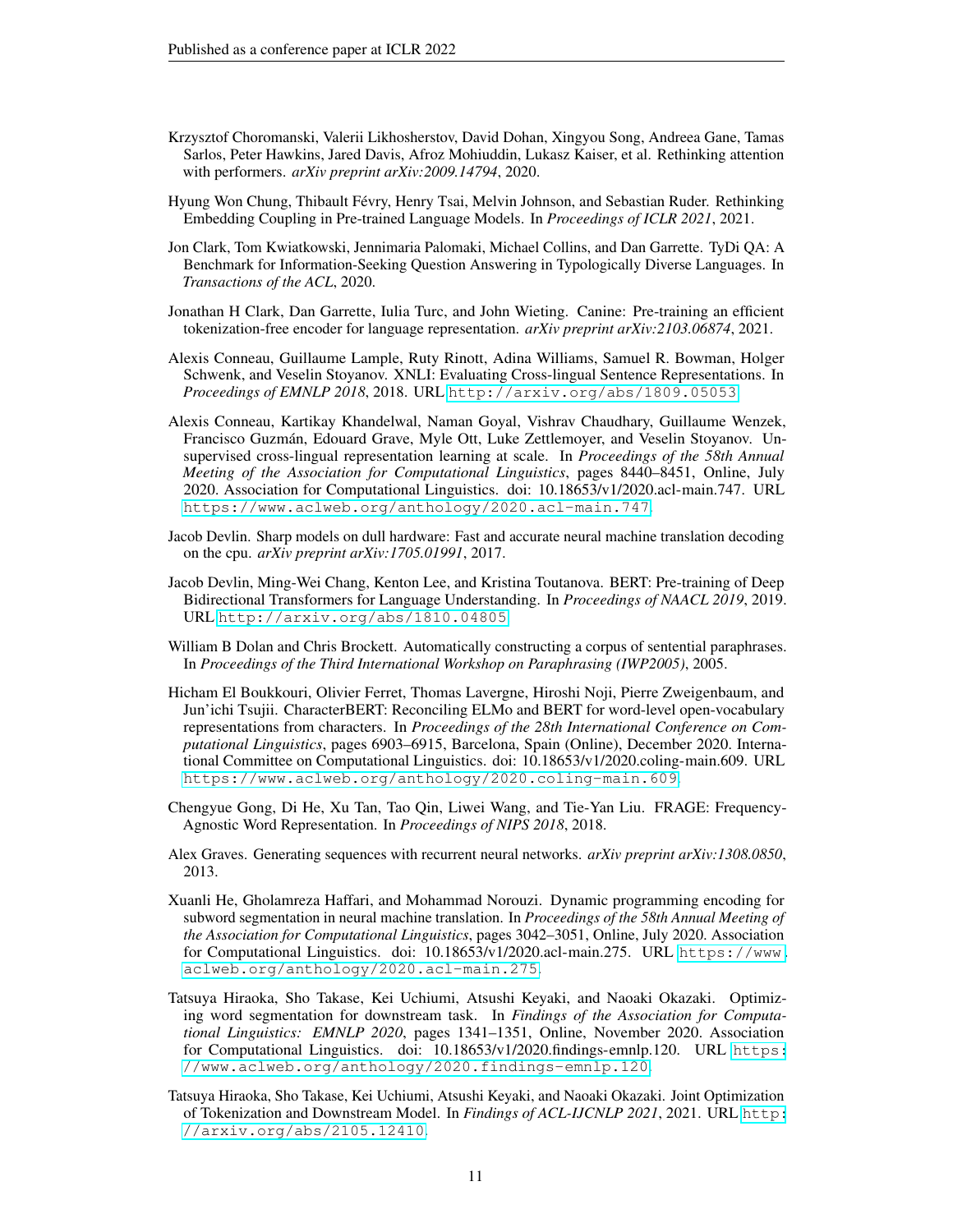- <span id="page-11-0"></span>Jeremy Howard and Sebastian Ruder. Universal Language Model Fine-tuning for Text Classification. In *Proceedings of ACL 2018*, 2018. URL <http://arxiv.org/abs/1801.06146>.
- <span id="page-11-3"></span>Junjie Hu, Sebastian Ruder, Aditya Siddhant, Graham Neubig, Orhan Firat, and Melvin Johnson. XTREME: A Massively Multilingual Multi-task Benchmark for Evaluating Cross-lingual Generalization. In *Proceedings of ICML 2020*, 2020.
- <span id="page-11-8"></span>Kyuyeon Hwang and Wonyong Sung. Character-level language modeling with hierarchical recurrent neural networks. In *2017 IEEE International Conference on Acoustics, Speech and Signal Processing (ICASSP)*, pages 5720–5724. IEEE, 2017.
- <span id="page-11-10"></span>Rafal Jozefowicz, Oriol Vinyals, Mike Schuster, Noam Shazeer, and Yonghui Wu. Exploring the limits of language modeling. *arXiv preprint arXiv:1602.02410*, 2016.
- <span id="page-11-4"></span>Jungo Kasai, Nikolaos Pappas, Hao Peng, James Cross, and Noah A. Smith. Deep Encoder, Shallow Decoder: Reevaluating Non-autoregressive Machine Translation. In *Proceedings of ICLR 2021*, 2021. ISBN 0080437516.
- <span id="page-11-13"></span>Kazuya Kawakami, Chris Dyer, and Phil Blunsom. Learning to discover, ground and use words with segmental neural language models. In *Proceedings of the 57th Annual Meeting of the Association for Computational Linguistics*, pages 6429–6441, Florence, Italy, July 2019. Association for Computational Linguistics. doi: 10.18653/v1/P19-1645. URL [https://www.aclweb.org/](https://www.aclweb.org/anthology/P19-1645) [anthology/P19-1645](https://www.aclweb.org/anthology/P19-1645).
- <span id="page-11-9"></span>Yoon Kim, Yacine Jernite, David Sontag, and Alexander Rush. Character-aware neural language models. In *Proceedings of the AAAI conference on artificial intelligence*, volume 30, 2016.
- <span id="page-11-12"></span>Julia Kreutzer and Artem Sokolov. Learning to segment inputs for nmt favors character-level processing, 2018.
- <span id="page-11-7"></span>Taku Kudo. Subword regularization: Improving neural network translation models with multiple subword candidates. In *Proceedings of the 56th Annual Meeting of the Association for Computational Linguistics (Volume 1: Long Papers)*, pages 66–75, Melbourne, Australia, July 2018. Association for Computational Linguistics. doi: 10.18653/v1/P18-1007. URL <https://www.aclweb.org/anthology/P18-1007>.
- <span id="page-11-1"></span>Taku Kudo and John Richardson. SentencePiece: A simple and language independent subword tokenizer and detokenizer for neural text processing. In *Proceedings of the 2018 Conference on Empirical Methods in Natural Language Processing: System Demonstrations*, pages 66–71, Brussels, Belgium, November 2018. Association for Computational Linguistics. doi: 10.18653/v1/ D18-2012. URL <https://www.aclweb.org/anthology/D18-2012>.
- <span id="page-11-2"></span>Guillaume Lample and Alexis Conneau. Cross-lingual Language Model Pretraining. In *Proceedings of NeurIPS 2019*, 2019. URL <https://github.com/google-research/bert>.
- <span id="page-11-6"></span>Hye-Won Lee, Keith Rayner, and Alexander Pollatsek. The relative contribution of consonants and vowels to word identification during reading. *Journal of Memory and Language*, 44(2):189–205, 2001.
- <span id="page-11-14"></span>Jason Lee, Kyunghyun Cho, and Thomas Hofmann. Fully character-level neural machine translation without explicit segmentation. *Transactions of the Association for Computational Linguistics*, 5:365–378, 2017. doi: 10.1162/tacl\_a\_00067. URL [https://aclanthology.org/](https://aclanthology.org/Q17-1026) [Q17-1026](https://aclanthology.org/Q17-1026).
- <span id="page-11-5"></span>Patrick Lewis, Barlas Oğuz, Ruty Rinott, Sebastian Riedel, and Holger Schwenk. MLQA: Evaluating Cross-lingual Extractive Question Answering. In *Proceedings of ACL 2020*, 2020. URL [http:](http://arxiv.org/abs/1910.07475) [//arxiv.org/abs/1910.07475](http://arxiv.org/abs/1910.07475).
- <span id="page-11-11"></span>Wentao Ma, Yiming Cui, Chenglei Si, Ting Liu, Shijin Wang, and Guoping Hu. CharBERT: Characteraware pre-trained language model. In *Proceedings of the 28th International Conference on Computational Linguistics*, pages 39–50, Barcelona, Spain (Online), December 2020. International Committee on Computational Linguistics. doi: 10.18653/v1/2020.coling-main.4. URL [https:](https://www.aclweb.org/anthology/2020.coling-main.4) [//www.aclweb.org/anthology/2020.coling-main.4](https://www.aclweb.org/anthology/2020.coling-main.4).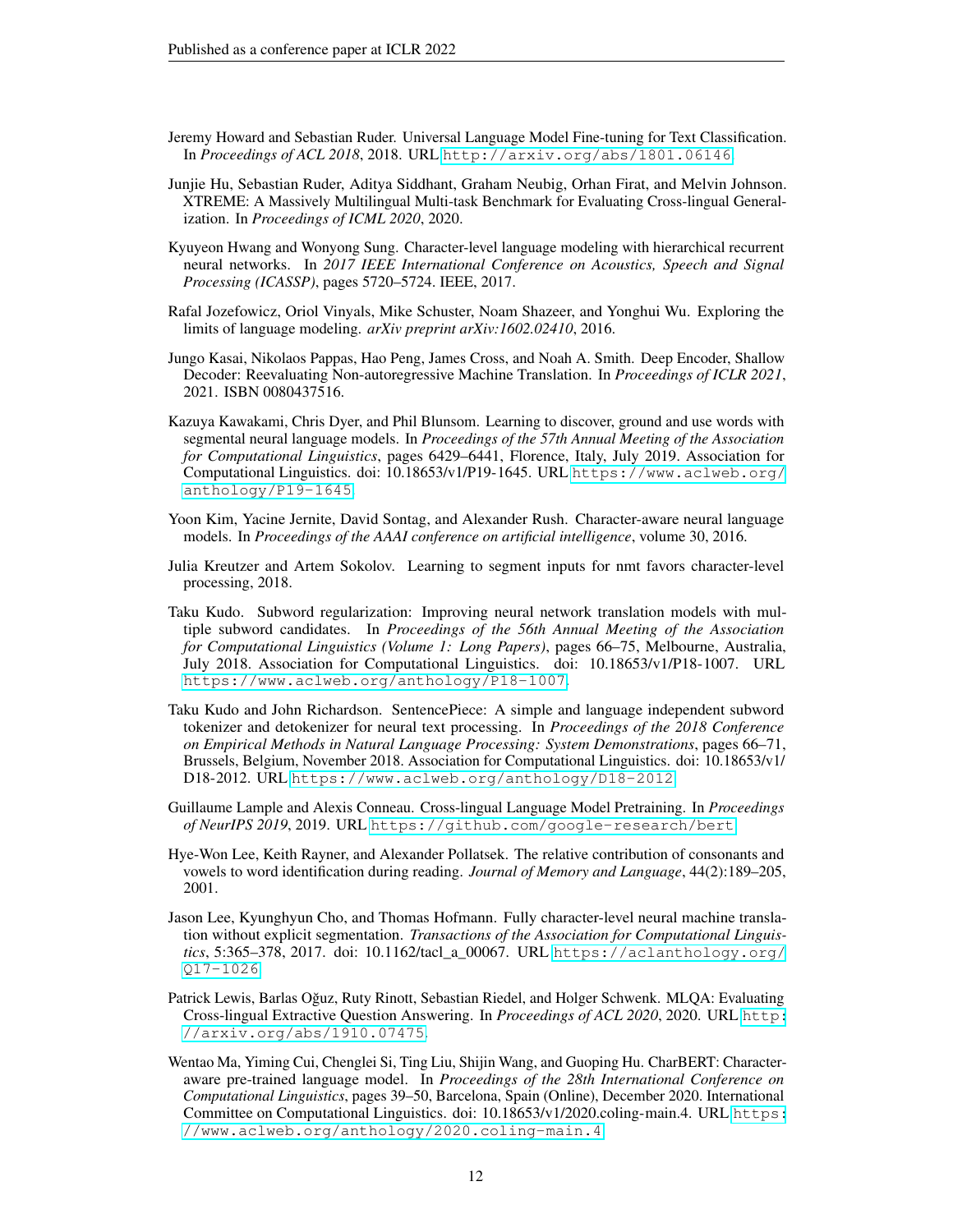- <span id="page-12-9"></span>Andrew Maas, Raymond E Daly, Peter T Pham, Dan Huang, Andrew Y Ng, and Christopher Potts. Learning word vectors for sentiment analysis. In *Proceedings of the 49th annual meeting of the association for computational linguistics: Human language technologies*, pages 142–150, 2011.
- <span id="page-12-2"></span>Christopher Manning and Hinrich Schütze. *Foundations of statistical natural language processing*. MIT press, 1999.
- <span id="page-12-0"></span>Tomas Mikolov, Kai Chen, Greg Corrado, and Jeffrey Dean. Distributed Representations of Words and Phrases and their Compositionality. In *Advances in Neural Information Processing Systems*, 2013.
- <span id="page-12-12"></span>Niki Parmar, Ashish Vaswani, Jakob Uszkoreit, Lukasz Kaiser, Noam Shazeer, Alexander Ku, and Dustin Tran. Image transformer. In *International Conference on Machine Learning*, pages 4055–4064. PMLR, 2018.
- <span id="page-12-1"></span>Matthew E. Peters, Mark Neumann, Mohit Iyyer, Matt Gardner, Christopher Clark, Kenton Lee, and Luke Zettlemoyer. Deep contextualized word representations. In *Proceedings of NAACL-HLT 2018*, 2018.
- <span id="page-12-10"></span>Ivan Provilkov, Dmitrii Emelianenko, and Elena Voita. BPE-dropout: Simple and effective subword regularization. In *Proceedings of the 58th Annual Meeting of the Association for Computational Linguistics*, pages 1882–1892, Online, July 2020. Association for Computational Linguistics. doi: 10.18653/v1/2020.acl-main.170. URL [https://www.aclweb.org/anthology/2020.](https://www.aclweb.org/anthology/2020.acl-main.170) [acl-main.170](https://www.aclweb.org/anthology/2020.acl-main.170).
- <span id="page-12-5"></span>Danish Pruthi, Bhuwan Dhingra, and Zachary C. Lipton. Combating adversarial misspellings with robust word recognition. In *Proceedings of the 57th Annual Meeting of the Association for Computational Linguistics*, pages 5582–5591, Florence, Italy, July 2019. Association for Computational Linguistics. doi: 10.18653/v1/P19-1561. URL [https://www.aclweb.org/](https://www.aclweb.org/anthology/P19-1561) [anthology/P19-1561](https://www.aclweb.org/anthology/P19-1561).
- <span id="page-12-6"></span>Colin Raffel, Noam Shazeer, Adam Roberts, Katherine Lee, Sharan Narang, Michael Matena, Yanqi Zhou, Wei Li, and Peter J. Liu. Exploring the Limits of Transfer Learning with a Unified Text-to-Text Transformer. *Journal of Machine Learning Research*, 21, 2020. URL [http:](http://arxiv.org/abs/1910.10683) [//arxiv.org/abs/1910.10683](http://arxiv.org/abs/1910.10683).
- <span id="page-12-8"></span>Pranav Rajpurkar, Jian Zhang, Konstantin Lopyrev, and Percy Liang. SQuAD: 100,000+ questions for machine comprehension of text. In *Proceedings of the 2016 Conference on Empirical Methods in Natural Language Processing*, pages 2383–2392, Austin, Texas, November 2016. Association for Computational Linguistics. doi: 10.18653/v1/D16-1264. URL [https://www.aclweb.](https://www.aclweb.org/anthology/D16-1264) [org/anthology/D16-1264](https://www.aclweb.org/anthology/D16-1264).
- <span id="page-12-11"></span>Sebastian Ruder, Noah Constant, Jan Botha, Aditya Siddhant, Orhan Firat, Jinlan Fu, Pengfei Liu, Junjie Hu, Graham Neubig, and Melvin Johnson. Xtreme-r: Towards more challenging and nuanced multilingual evaluation. *arXiv preprint arXiv:2104.07412*, 2021.
- <span id="page-12-3"></span>Mike Schuster and Kaisuke Nakajima. Japanese and korean voice search. In *2012 IEEE International Conference on Acoustics, Speech and Signal Processing (ICASSP)*, pages 5149–5152. IEEE, 2012.
- <span id="page-12-4"></span>Rico Sennrich, Barry Haddow, and Alexandra Birch. Neural machine translation of rare words with subword units. In *Proceedings of the 54th Annual Meeting of the Association for Computational Linguistics (Volume 1: Long Papers)*, pages 1715–1725, Berlin, Germany, August 2016. Association for Computational Linguistics. doi: 10.18653/v1/P16-1162. URL <https://www.aclweb.org/anthology/P16-1162>.

<span id="page-12-7"></span>Noam Shazeer. Glu variants improve transformer. *arXiv preprint arXiv:2002.05202*, 2020.

<span id="page-12-13"></span>Noam Shazeer, Youlong Cheng, Niki Parmar, Dustin Tran, Ashish Vaswani, Penporn Koanantakool, Peter Hawkins, HyoukJoong Lee, Mingsheng Hong, Cliff Young, et al. Mesh-tensorflow: Deep learning for supercomputers. *arXiv preprint arXiv:1811.02084*, 2018.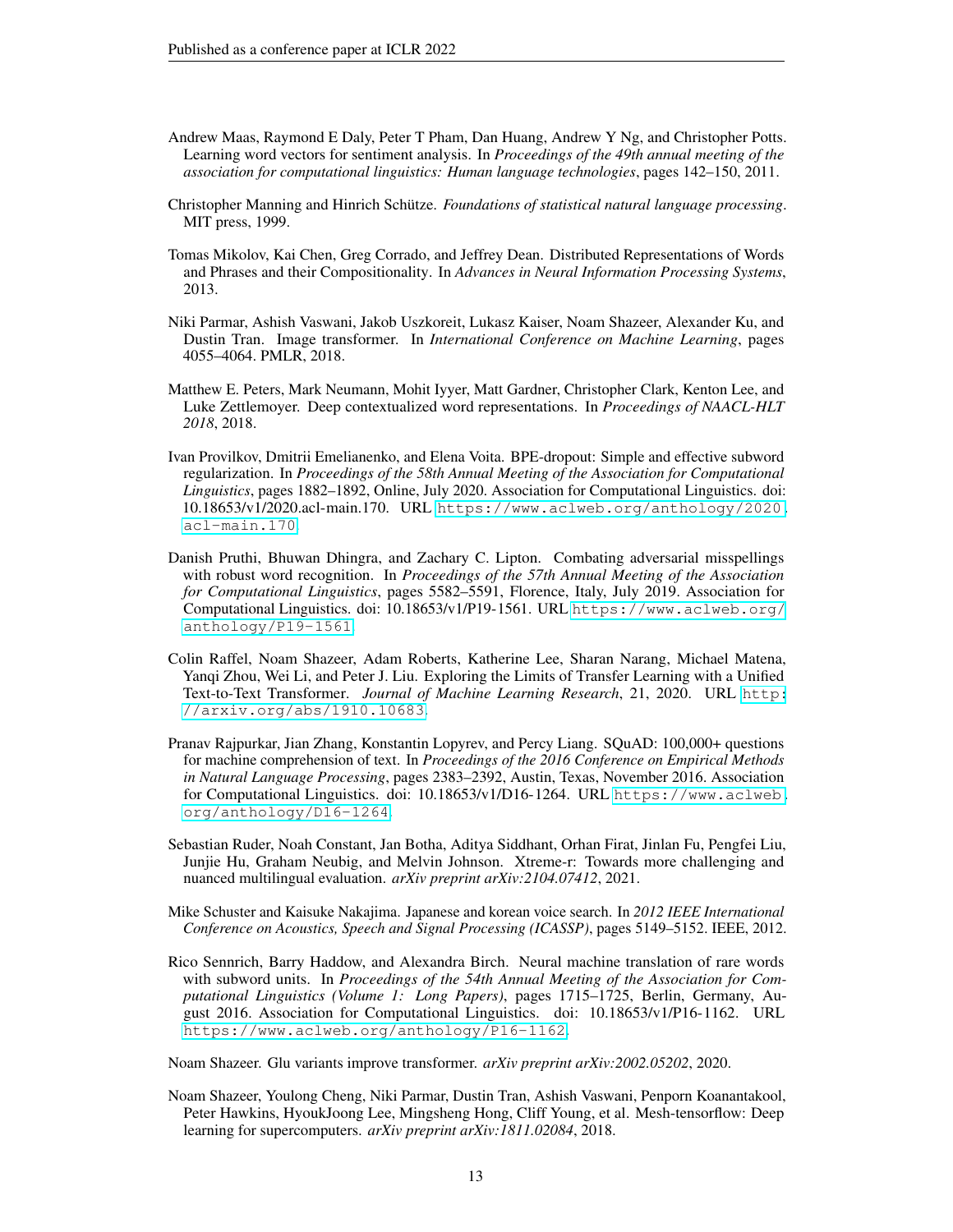- <span id="page-13-6"></span>Richard Socher, Alex Perelygin, Jean Wu, Jason Chuang, Christopher D. Manning, Andrew Ng, and Christopher Potts. Recursive deep models for semantic compositionality over a sentiment treebank. In *Proceedings of the 2013 Conference on Empirical Methods in Natural Language Processing*, pages 1631–1642, Seattle, Washington, USA, October 2013. Association for Computational Linguistics. URL <https://www.aclweb.org/anthology/D13-1170>.
- <span id="page-13-1"></span>Lichao Sun, Kazuma Hashimoto, Wenpeng Yin, Akari Asai, Jia Li, Philip Yu, and Caiming Xiong. Adv-bert: Bert is not robust on misspellings! generating nature adversarial samples on bert. *arXiv preprint arXiv:2003.04985*, 2020.
- <span id="page-13-12"></span>Yi Tay, Mostafa Dehghani, Samira Abnar, Yikang Shen, Dara Bahri, Philip Pham, Jinfeng Rao, Liu Yang, Sebastian Ruder, and Donald Metzler. Long range arena: A benchmark for efficient transformers. *arXiv preprint arXiv:2011.04006*, 2020a.
- <span id="page-13-11"></span>Yi Tay, Mostafa Dehghani, Dara Bahri, and Donald Metzler. Efficient transformers: A survey. *arXiv preprint arXiv:2009.06732*, 2020b.
- <span id="page-13-8"></span>Yi Tay, Mostafa Dehghani, Jai Gupta, Dara Bahri, Vamsi Aribandi, Zhen Qin, and Donald Metzler. Are pre-trained convolutions better than pre-trained transformers? *arXiv preprint arXiv:2105.03322*, 2021.
- <span id="page-13-5"></span>Ashish Vaswani, Noam Shazeer, Niki Parmar, Jakob Uszkoreit, Llion Jones, Aidan N Gomez, Ł ukasz Kaiser, and Illia Polosukhin. Attention is all you need. In I. Guyon, U. V. Luxburg, S. Bengio, H. Wallach, R. Fergus, S. Vishwanathan, and R. Garnett, editors, *Advances in Neural Information Processing Systems*, volume 30. Curran Associates, Inc., 2017. URL [https://proceedings.neurips.cc/paper/2017/file/](https://proceedings.neurips.cc/paper/2017/file/3f5ee243547dee91fbd053c1c4a845aa-Paper.pdf) [3f5ee243547dee91fbd053c1c4a845aa-Paper.pdf](https://proceedings.neurips.cc/paper/2017/file/3f5ee243547dee91fbd053c1c4a845aa-Paper.pdf).
- <span id="page-13-9"></span>Chong Wang, Yining Wang, Po-Sen Huang, Abdelrahman Mohamed, Dengyong Zhou, and Li Deng. Sequence modeling via segmentations. In *International Conference on Machine Learning*, pages 3674–3683. PMLR, 2017.
- <span id="page-13-10"></span>Sinong Wang, Belinda Li, Madian Khabsa, Han Fang, and Hao Ma. Linformer: Self-attention with linear complexity. *arXiv preprint arXiv:2006.04768*, 2020.
- <span id="page-13-2"></span>Xinyi Wang, Sebastian Ruder, and Graham Neubig. Multi-view Subword Regularization. In *Proceedings of NAACL 2021*, 2021. URL <http://arxiv.org/abs/2103.08490>.
- <span id="page-13-7"></span>Adina Williams, Nikita Nangia, and Samuel Bowman. A broad-coverage challenge corpus for sentence understanding through inference. In *Proceedings of the 2018 Conference of the North American Chapter of the Association for Computational Linguistics: Human Language Technologies, Volume 1 (Long Papers)*, pages 1112–1122, New Orleans, Louisiana, June 2018. Association for Computational Linguistics. doi: 10.18653/v1/N18-1101. URL <https://www.aclweb.org/anthology/N18-1101>.
- <span id="page-13-0"></span>Yonghui Wu, Mike Schuster, Zhifeng Chen, Quoc V Le, Mohammad Norouzi, Wolfgang Macherey, Maxim Krikun, Yuan Cao, Qin Gao, Klaus Macherey, Jeff Klingner, Apurva Shah, Melvin Johnson, Xiaobing Liu, Łukasz Kaiser, Stephan Gouws, Yoshikiyo Kato, Taku Kudo, Hideto Kazawa, Keith Stevens, George Kurian, Nishant Patil, Wei Wang, Cliff Young, Jason Smith, Jason Riesa, Alex Rudnick, Oriol Vinyals, Greg Corrado, Macduff Hughes, and Jeffrey Dean. Google's Neural Machine Translation System: Bridging the Gap between Human and Machine Translation. *arXiv preprint arXiv:1609.08144*, 2016.
- <span id="page-13-3"></span>Ellery Wulczyn, Nithum Thain, and Lucas Dixon. Ex machina: Personal attacks seen at scale. In *Proceedings of the 26th International Conference on World Wide Web*, WWW '17, pages 1391– 1399, Republic and Canton of Geneva, CHE, 2017. International World Wide Web Conferences Steering Committee. ISBN 9781450349130. doi: 10.1145/3038912.3052591. URL [https:](https://doi.org/10.1145/3038912.3052591) [//doi.org/10.1145/3038912.3052591](https://doi.org/10.1145/3038912.3052591).
- <span id="page-13-4"></span>Linting Xue, Noah Constant, Adam Roberts, Mihir Kale, Rami Al-Rfou, Aditya Siddhant, Aditya Barua, and Colin Raffel. mT5: A massively multilingual pre-trained text-to-text transformer, 2020.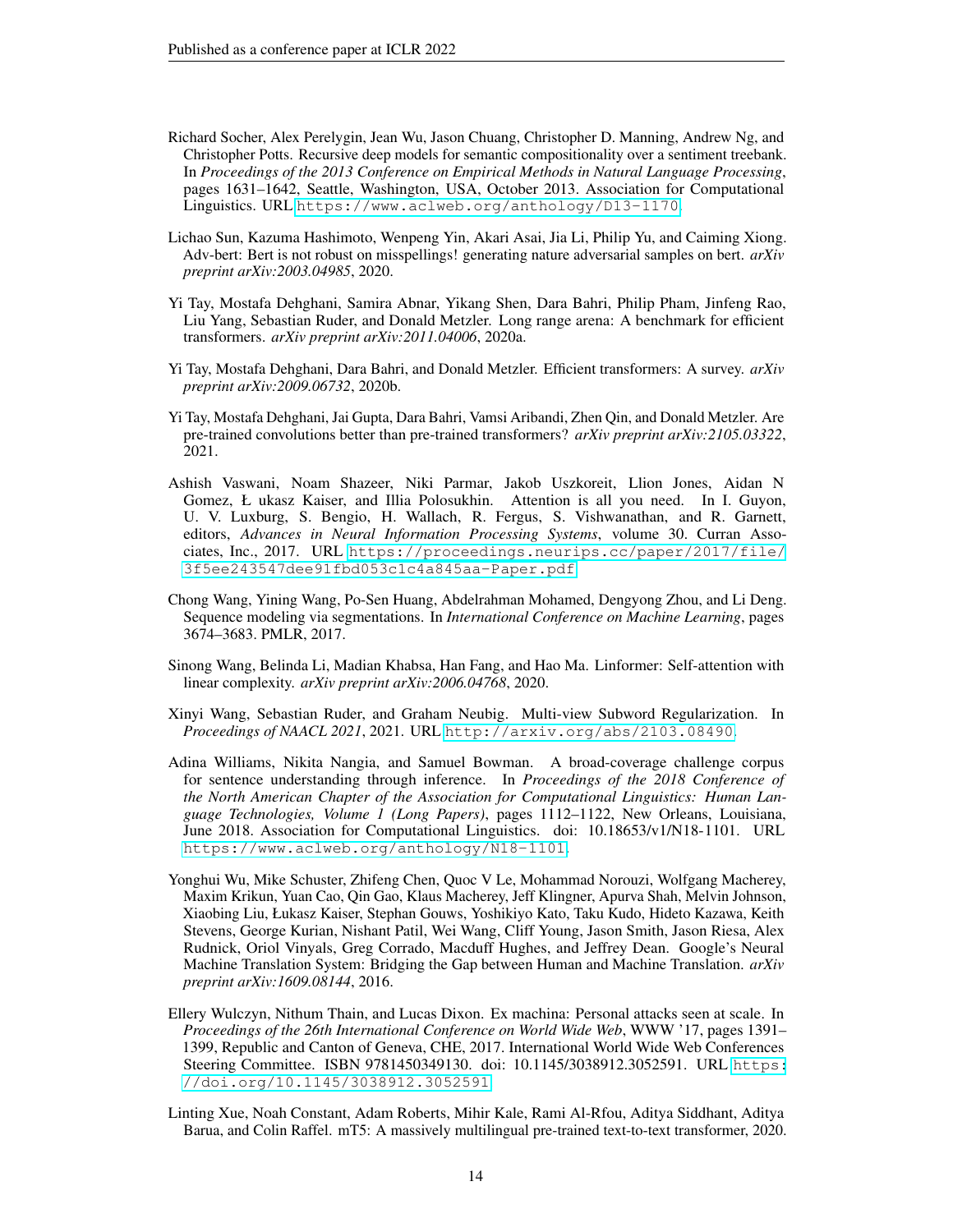- <span id="page-14-0"></span>Linting Xue, Aditya Barua, Noah Constant, Rami Al-Rfou, Sharan Narang, Mihir Kale, Adam Roberts, and Colin Raffel. ByT5: Towards a token-free future with pre-trained byte-to-byte models. *arXiv preprint arXiv:2105.13626*, 2021. URL <http://arxiv.org/abs/2105.13626>.
- <span id="page-14-2"></span>Yinfei Yang, Yuan Zhang, Chris Tar, and Jason Baldridge. PAWS-X: A Cross-lingual Adversarial Dataset for Paraphrase Identification. In *Proceedings of EMNLP 2019*, 2019. URL [http:](http://arxiv.org/abs/1908.11828) [//arxiv.org/abs/1908.11828](http://arxiv.org/abs/1908.11828).
- <span id="page-14-3"></span>Manzil Zaheer, Guru Guruganesh, Avinava Dubey, Joshua Ainslie, Chris Alberti, Santiago Ontanon, Philip Pham, Anirudh Ravula, Qifan Wang, Li Yang, et al. Big bird: Transformers for longer sequences. *arXiv preprint arXiv:2007.14062*, 2020.
- <span id="page-14-1"></span>Xiang Zhang, Junbo Zhao, and Yann LeCun. Character-level Convolutional Networks for Text Classification. *Advances in Neural Information Processing Systems*, pages 649–657, 2015. URL <http://arxiv.org/abs/1509.01626#>.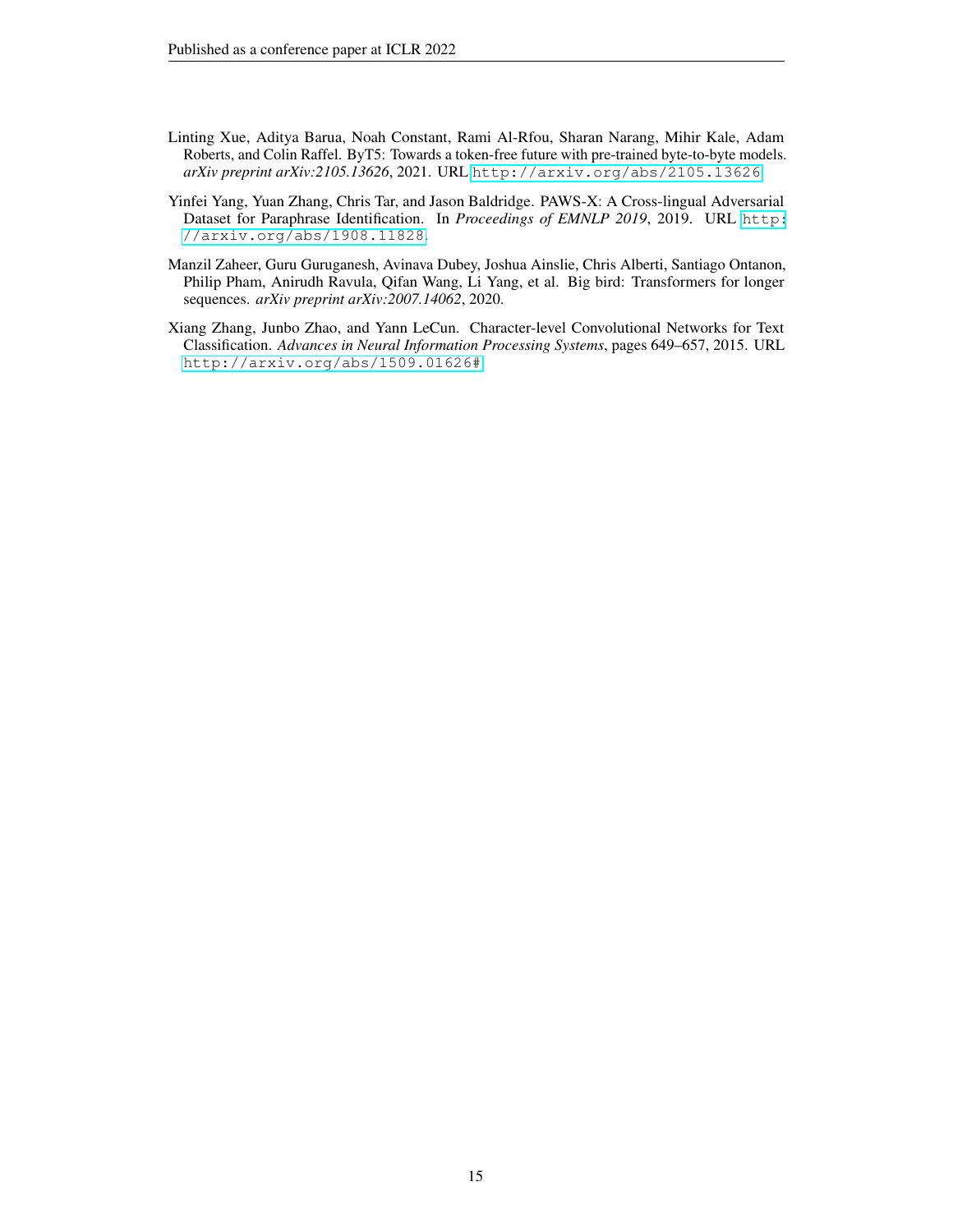# 8 APPENDIX

## 8.1 OVERVIEW

<span id="page-15-0"></span>

Figure 3: High-level differences between traditional subword Transformer models and Charformer which uses gradient-based subword tokenization.

# <span id="page-15-1"></span>8.2 HYPERPARAMETERS

This section describes the hyperparameters that we use in our experiments.

Monolingual English Datasets Our small model follows the T5 small model size with 6 encoder layers and 6 decoder layers, hidden size  $d_{model}$  of 512, 8 heads,  $d_{kv}$  of 32 and  $d_{ff}$  of 2048. This corresponds to *bi\_v1\_small.gin* in the T5 codebase. The base model (corresponding to *bi\_v1.gin*) has 12 encoder layers, 12 decoder layers,  $d_{model}$  of 768,  $d_{ff}$  of 3072 and 12 heads. The SBase model has 24 encoder layers and 6 decoder layers, while the remainder of its hyperparameters remain identical to the small model. All Transformer stacks use relative attention over positional encodings as per [\(Raffel et al., 2020\)](#page-12-6). For pre-training, we run our models for  $1M$  steps on C4 with a batch size of 64. The maximum sequence length for all tasks is set to 1024. TPU packing is not activated for Charformer. For Charformer, the filter size of the pre-GBST convolution is set to 5 by default. For CHARFORMER, the downsampling rate is tuned in the range of  $\{2, 3, 4\}$ . For smaller models, the rate of 2 seems to work consistently the best. For base models, the best models used a downsampling rate of either 2 or 3. For the SBase models, the optimal downsampling rate was often 3.

**Multilingual Datasets** Hyperparameters are kept constant between English and multilingual tasks except for the following differences. For pre-training, we run our models for 1M steps with a batch size of 64, except for CHARFORMER<sub>SBase</sub> which uses a batch size of 1024 and CHAR-FORMER<sub>SBase,LongPT</sub> which usees a batch size of 2048. Models were pre-trained with a maximum sequence length of 2048 and fine-tuned with a maximum sequence length of 4096 for TyDiQA, XQuAD, and MLQA, and 2048 for XNLI and PAWS-X. Byte-level  $T5_{Base}$  was the only model to be pre-trained with a maximum sequence length of 1024, as it was prohibitively slow, see Table [11.](#page-17-0) Fine-tuning and inference for this model, however still used 4096 and 2048 input lengths identical to other models. For all tasks, CHARFORMER models used a downsampling rate of 2, while Byte-level T5+LASC models used a downsampling rate of 4 [\(Clark et al., 2021\)](#page-10-2). The downsampling rate of 2 was picked by ablating the downsampling rate on the TyDiQA-GoldP validation set. CHARFORMER models for XNLI and PAWS-X additionally did not back-propagate into the GBST layer during fine-tuning. Checkpoints were picked based on the dev set metrics, and then evaluated on test set. Reported metrics represent the macro-average of all languages in the task.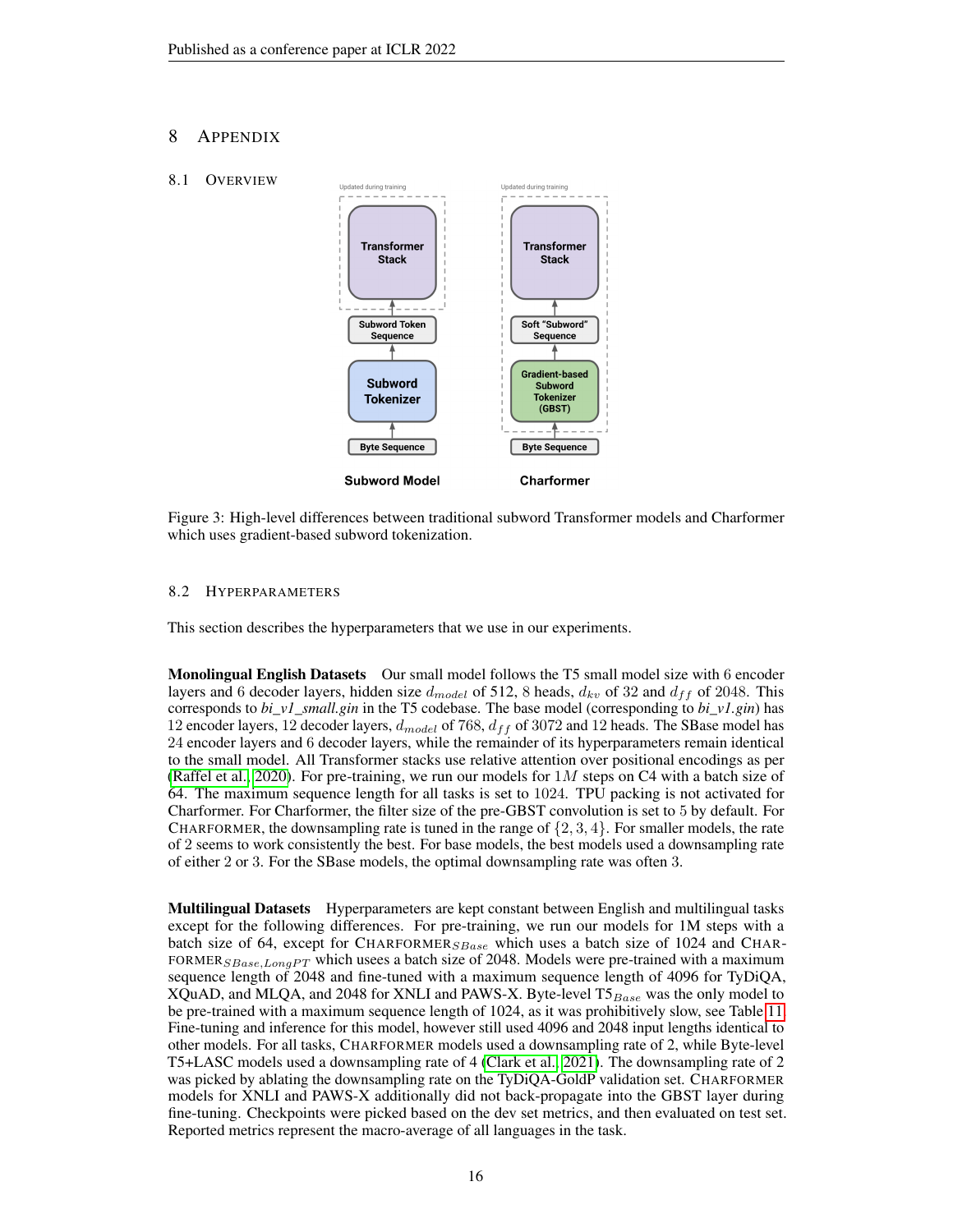#### <span id="page-16-0"></span>8.3 ABLATION STUDY

This section presents our ablation experiments for both English and multilingual tasks. We analyze the impact of various hyper-parameters and modeling choices such as using offsets vs 1D convolutions. Across experiments, we find that pre-GBST convolutions are preferred to enumerating offset blocks, as it results in similar (or better) quality but a more efficient implementation. For English tasks, block score calibration (BC) improves performance. We note that in the multilingual setting, block score calibration has little effect. The impact of different downsampling rates varies across tasks and model sizes. We also experimented with different convolution filter sizes in English and found that they did not significantly impact performance. Likewise, using a different character span corruption rate during pre-training did not significantly impact performance. Adding feed-forward layers to the CHARFORMER module in similar fashion to a Transformer block was also not obviously helpful.

| Ablation              | $d_s$          | Size | $SST-2$ | $MNLI_{mm}$ | <b>IMD<sub>b</sub></b> |
|-----------------------|----------------|------|---------|-------------|------------------------|
| Offsets               | 2              | S    | 89.11   | 79.50       | 90.49                  |
| Conv                  | 2              | S    | 89.11   | 79.65       | 90.63                  |
| $Conv + BC$           | $\overline{c}$ | S    | 89.56   | 80.15       | 90.60                  |
| $Conv + Offsets + BC$ | $\overline{c}$ | S    | 89.11   | 79.68       | 90.48                  |
| Conv                  | 3              | S    | 89.45   | 80.07       | 90.15                  |
| Conv                  | 4              | S    | 89.11   | 79.82       | 90.21                  |
| Conv                  | 2              | В    | 90.60   | 82.92       | 91.46                  |
| Conv                  | 3              | B    | 91.40   | 82.74       | 91.46                  |
| Conv                  | 4              | В    | 91.40   | 82.67       | 92.33                  |

Table 7: Ablation studies with CHARFORMER $_{Small}$  on English tasks.

Table 8: Effect of freezing the GBST layer for XNLI and PAWS-X.

| Model                | $d_{s}$ | Freeze GBST | XNLI (Zero) | XNLI (Translate) | PAWS-X (Zero) | PAWS-X (Translate) |
|----------------------|---------|-------------|-------------|------------------|---------------|--------------------|
| $CHARFORMER_{Small}$ |         | No          | 44.5        | 62.7             | 27.9          | 37.5               |
| $CHAPTER_{Small}$    |         | Yes         | 50.9        | 68.7             | 77.1          | 84.8               |
| $CHARFORMER_{Small}$ |         | No          | 47.9        | 67.9             | 29.5          | 36.8               |
| $CHAPTER_{Small}$    |         | Yes         | 43.2        | 68.6             | 77.8          | 83.7               |
| $CHARFORMER_{Small}$ |         | No          | 47.5        | 47.5             | 30.9          | 36.9               |
| $CHARFORMER_{Small}$ |         | Yes         | 43.6        | 43.6             | 77.9          | 83.5               |

#### <span id="page-16-1"></span>8.4 COMPARING DOWNSAMPLING APPROACHES

In Table [10,](#page-17-1) we compare GBST downsampling with LASC downsampling [\(Clark et al., 2021\)](#page-10-2) on TyDiQA-GoldP. For this experiment we use the same hyperparameters as in Section [3.3,](#page-5-3) except the pre-training input length is 1024 instead of 2048. Note that this difference is negligible (0.1 F1) for CHARFORMER $_{Base}$ ,  $d_s = 2$  which also appears in Table [4.](#page-6-1) All hyperparameters are fixed between CHARFORMER and Byte-level T5+LASC. Following [\(Clark et al., 2021\)](#page-10-2) we set  $d_s = 4$  for LASC, and we compare CHARFORMER at the same downsampling rate. We additionally include  $d_s = 2$  and  $d_s = 3$  for CHARFORMER for comparison. With the same hyperparameters and downsampling rate, CHARFORMER outperforms Byte-level T5+LASC on TyDiQA-GoldP.

Table 9: Effect of  $d_s$  on TyDiQA-GoldP (in-language multi-task).

| Model                               | $d_{\cdot}$ | TyDiQA-GoldP F1 |
|-------------------------------------|-------------|-----------------|
| $CHAPTER_{Small}$                   | 2           | 69.6            |
| $CHAPTER_{Small}$                   | 3           | 68.1            |
| $CHAPTER_{Small}$                   | 4           | 66.6            |
| Byte-level T5+LASC <sub>Small</sub> | 4           | 64.9            |
| $CHAPTER_{Base}$                    | 2           | 75.8            |
| $CHAPTER_{Base}$                    | 3           | 74.3            |
| $CHAPTER_{Base}$                    | 4           | 73.2            |
| Byte-level T5+LASC <sub>Base</sub>  |             | 70.6            |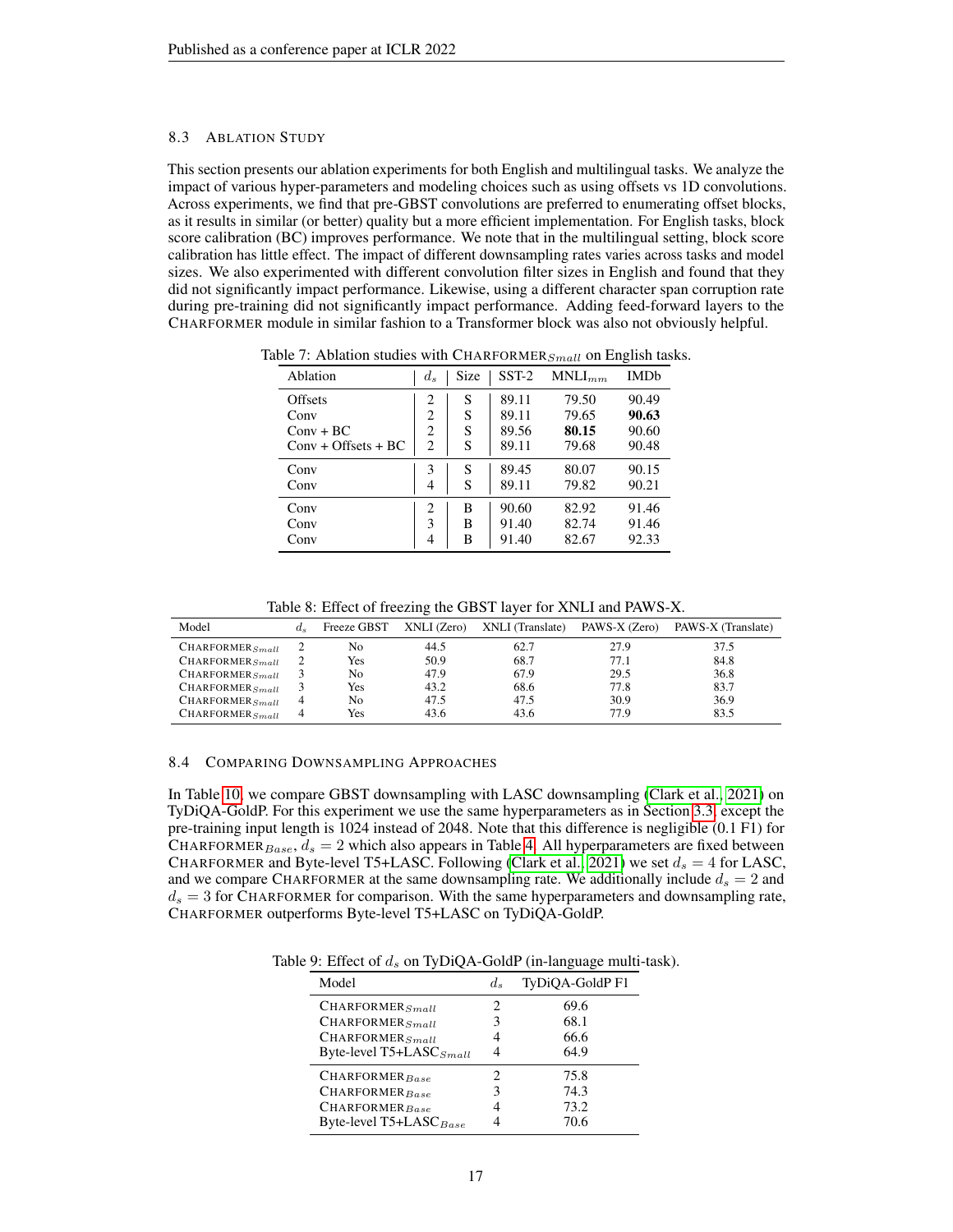#### 8.5 LARGE-SCALE EXPERIMENTS

In this section we report preliminary results for scaling Charformer using the same number of parameters as  $mTS_{Large}$  and ByT5 $_{Large}$  (1.23B). We follow a model scaling configuration identical to ByT5 in these experiments, and use the same hyperparameter settings as our main multilingual results.

<span id="page-17-1"></span>Table 10: Comparison on TyDiQA at 1.23B parameters. \*Due to resource constraints, the Charformer result below uses ∼100K less pretraining steps than ByT5 and mT5.

| Model          | TyDiQA-GoldP F1 / EM |
|----------------|----------------------|
| $mT5_{Large}$  | 85.3/75.3            |
| $ByT5_{Large}$ | 87.7/79.2            |
| CHARFORMER*    | 86.3/77.3            |

**Results** The CHARFORMER model under the same scaling as  $ByT5_{Large}$  was able to outperform  $mT5_{Large}$ , a very strong baseline. Our preliminary results at this scale shows that CHARFORMER is competitive with, but is 1.4 F1 behind ByT $5_{Large}$ . However, we point out two important notes. First, the CHARFORMER result is undertrained compared to ByT $5_{Large}$  since 10% of the pretraining has not finished. Second, the CHARFORMER model is also twice as fast as ByT5, as seen from Table [11.](#page-17-0)

#### 8.6 MULTILINGUAL EXPERIMENTS

This section contains detailed results for our multilingual experiments.

<span id="page-17-0"></span>Table 11: Compute metrics of base models at longer (2K) input length on the mC4 pre-training corpus, using a batch size of 64 on 16 TPU-v3 chips.

| Model                              |      | $d_{s}$ | $ \theta $ | Speed (steps/s) | FLOPS                |
|------------------------------------|------|---------|------------|-----------------|----------------------|
| Byte-level $T5_{Base}$             | 2048 |         | 200M       | 2.7             | $2.0 \times 10^{13}$ |
| Byte-level T5+LASC <sub>Base</sub> | 2048 |         | 205M       | 11              | $5.5 \times 10^{12}$ |
| $CHAPTER_{Base}$                   | 2048 |         | 203M       | 6.1             | $9.5 \times 10^{12}$ |
| CHAPTER <sub>Base</sub>            | 2048 | 3       | 203M       | 10              | $6.5 \times 10^{12}$ |
| $CHAPTER_{SBase}$                  | 2048 |         | 134M       | 6.1             | $9.2 \times 10^{12}$ |

Table 12: Per-language breakdown of in-language multi-task TyDiQA-GoldP results.

| Model                       | $\theta$ | ar        | hn        | en        |           | id        | ko        | ru        | <b>SW</b> | te        | Avg.      |
|-----------------------------|----------|-----------|-----------|-----------|-----------|-----------|-----------|-----------|-----------|-----------|-----------|
| mBERT $_{Base}$ (Subword)   | 179M     | -/-       | $-I -$    | $-l$      | $-I -$    | $-I -$    | $-I -$    | $-I -$    | $-I -$    | $-I -$    | 77.6/68.0 |
| $mTS_{Base}$ (Subword)      | 582M     | 84.2/71.8 | 80.0/69.0 | 76.6/65.2 | 80.1/69.3 | 85.5/75.0 | 70.3/61.6 | 77.5/64.4 | 83.6/74.9 | 88.2/78.0 | 80.8/70.0 |
| Byte-level $T5_{Base}$      | 200M     | 81.4/67.0 | 66.8/56.6 | 69.8/59.5 | 75.6/63.0 | 81.6/72.4 | 64.6/58.7 | 74.1/60.8 | 81.8/74.3 | 85.0/76.1 | 75.6/65.4 |
| Byte-level $T5+LASC_{Base}$ | 205M     | 78 1/62 3 | 61 1/50 4 | 66.7/55.2 | 72.5/60.4 | 79.9/68.3 | 51.5/43.5 | 70.4/58.7 | 74.7/67.5 | 80.2/71.2 | 70.6/59.7 |
| $CHAPTER_{Base}$            | 203M     | 81.8/67.9 | 69.1/60.2 | 71.4/60.5 | 76.3/64.2 | 83.0/73.1 | 62.7/54.3 | 74.7/61.7 | 80.2/73.3 | 83.6/75.0 | 75.9/65.6 |
| $CHAPTER_{SBase}$           | 34M      | 82.4/68.1 | 78.1/67.3 | 75.4/64.3 | 79.5/68.2 | 85.0/75.9 | 66.6/58.0 | 77.0/64.3 | 81.5/74.1 | 86.5/78.6 | 79.1/68.8 |
| CHAPTERSBase, LongPT        | 34M      | 85.7/74.5 | 78.7/67.3 | 76.8/65.9 | 81.9/70.6 | 86.7/79.1 | 69.4/61.6 | 79.2/67.1 | 83.7/75.2 | 88.8/80.6 | 81.2/71.3 |

Table 13: Per-language breakdown of translate-train-all XQuAD results.

| Model                                                                              |                      | ar                                  | de                                  | el                     | en                     | es.                                                                                   | hı                     | ru                     | th                                  | tr                                  |                                     | zh                                  | Avg.                                |
|------------------------------------------------------------------------------------|----------------------|-------------------------------------|-------------------------------------|------------------------|------------------------|---------------------------------------------------------------------------------------|------------------------|------------------------|-------------------------------------|-------------------------------------|-------------------------------------|-------------------------------------|-------------------------------------|
| $mTS_{Base}$ (Subword)                                                             | 582M                 | 72.4/55.2                           | 76.9/59.7                           | 76.8/58.8              | 83.1/70.3              |                                                                                       | 79.0/61.2 71.4/53.4    | 76.1/58.5              | 67.9/62.0                           | 72.5/51.4                           | 75.9/56.3                           | 76.9/69.7                           | 75.3/59.7                           |
| Byte-level $T5_{Base}$<br>Byte-level $T5+LASC$ <sub>Base</sub><br>$CHAPTER_{Base}$ | 200M<br>205M<br>203M | 64.8/47.9<br>62.9/45.5<br>65.7/49.8 | 74.3/58.3<br>70.6/54.2<br>74.2/58.0 | 68.3/52.3<br>71.1/53.1 | 80.1/68.4              | 69.2/51.8 81.5/70.4 77.2/60.4 67.0/51.5 72.3/55.5<br>74.8/57.9<br>82.2/70.5 77.8/61.0 | 63.1/46.2 68.2/52.2    | 67.0/51.3 73.4/57.6    | 48.3/41.9<br>50.0/43.4<br>54.3/48.0 | 69.6/51.7<br>67.1/48.2<br>70.3/53.0 | 73.3/54.4<br>71.7/51.8<br>74.6/55.6 | 57.3/53.3<br>57.7/52.7<br>62.0/56.6 | 68.6/54.3<br>66.8/52.1<br>70.2/55.9 |
| $CHAPTER_{SBase}$<br>$CHAPTER_{SBase,LongPT}$                                      | 34M<br>34M           | 70.3/53.7<br>72.6/55.0              | 78.6/61.4<br>79.0/62.3              | 74.4/55.1<br>74.9/56.1 | 85.1/73.7<br>85.4/74.5 | 79.8/63.6<br>80.4/63.4                                                                | 69.1/52.7<br>70.6/56.1 | 76.7/61.3<br>77.8/62.2 | 57.6/51.2<br>56.1/49.2              | 73.9/55.8<br>76.1/58.2              | 76.8/57.6<br>77.7/59.4              | 67.4/62.4<br>66.0/61.8              | 73.6/59.0<br>74.2/59.8              |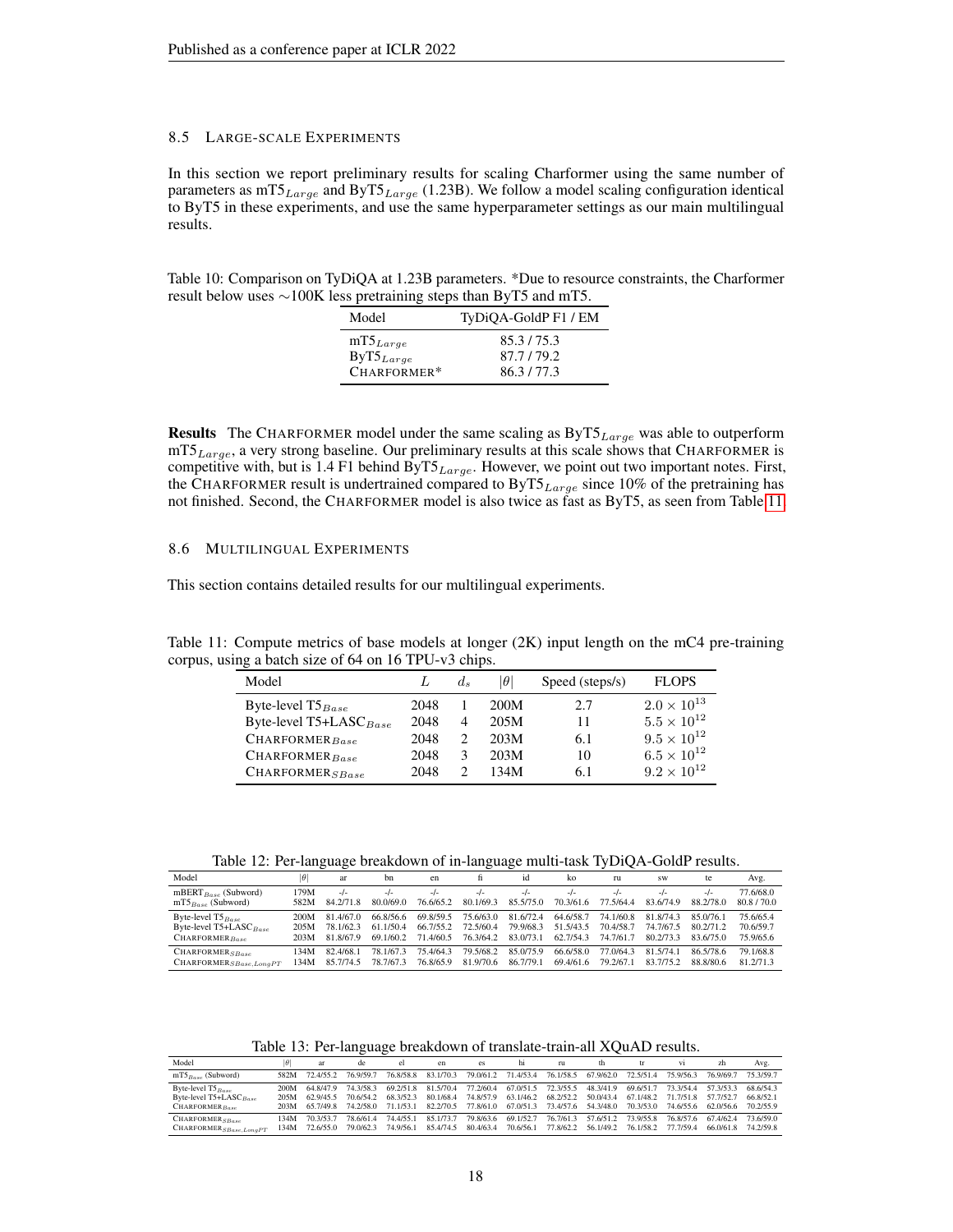| Model                       | $\theta$ | ar        | de        | en        | es        | hi        | V1        | zh        | Avg.      |
|-----------------------------|----------|-----------|-----------|-----------|-----------|-----------|-----------|-----------|-----------|
| $mTS_{Base}$ (Subword)      | 582M     | 61 1/40 7 | 65.5/49.2 | 80.7/66.3 | 70.7/52.1 | 63.6/44.3 | 68.0/47.6 | 63 5/39 4 | 67.6/48.5 |
| Byte-level $T5_{Base}$      | 200M     | 52.6/34.2 | 60.5/46.1 | 77.7/64.8 | 67.1/49.2 | 52.9/36.5 | 63.6/43.8 | 58.3/36.4 | 61.8/44.4 |
| Byte-level $T5+LASC_{Base}$ | 205M     | 50.8/32.0 | 58.1/43.5 | 75.8/62.2 | 64.7/46.7 | 49.2/32.6 | 60.4/40.4 | 52.6/30.6 | 58.8/41.1 |
| $CHAPTER_{Base}$            | 203M     | 53 5/34 5 | 61 3/46 8 | 78.5/65.4 | 67.2/49.3 | 54.5/37.6 | 64.3/43.9 | 58.8/36.6 | 62.6/44.9 |
| $CHAPTER_{SBase}$           | 134M     | 58 3/39 1 | 65.7/50.5 | 81.8/68.7 | 71.0/53.1 | 57 7/40 8 | 67 3/46 8 | 62.7/40.8 | 66.3/48.5 |
| $CHAPTER_{SBase,LongPT}$    | 134M     | 59 6/40 0 | 66.6/51.3 | 82.2/69.0 | 72.1/54.5 | 59.7/42.9 | 68 2/47 4 | 62.4/40.7 | 67 2/49 4 |

Table 14: Per-language breakdown of translate-train-all MLQA results.

Table 15: Per-language breakdown of translate-train-all and cross-lingual zero-shot XNLI results.

| Model                                | $ \theta $ | ar   | bg   | de   | el   | en                      | es   | fr   | hi   | ru   | <b>SW</b> | th   | tr   | <b>ur</b> | Vi   | zh   | Avg. |
|--------------------------------------|------------|------|------|------|------|-------------------------|------|------|------|------|-----------|------|------|-----------|------|------|------|
| Translate-Train-All                  |            |      |      |      |      |                         |      |      |      |      |           |      |      |           |      |      |      |
| $mTS_{Base}$ (Subword)               | 582M       | 74.4 | 78.5 | 77.7 | 78.1 | 82.0                    | 79.1 | 77.9 | 72.2 | 76.5 | 71.5      | 75.0 | 74.8 | 70.4      | 74.5 | 76.0 | 75.9 |
| Byte-level $T5_{Base}$               | 200M       | 67.1 | 72.0 | 71.0 | 70.6 | 76.9                    | 74.0 | 73.4 | 63.7 | 69.2 | 66.2      | 65.7 | 69.4 | 62.8      | 69.6 | 69.0 | 69.4 |
| Byte-level T5+LASC <sub>Base</sub>   | 205M       | 65.6 | 72.1 | 70.5 | 67.9 | 75.6                    | 73.4 | 72.2 | 63.5 | 68.6 | 65.4      | 64.5 | 67.4 | 62.4      | 68.3 | 61.0 | 67.9 |
| CHARFORMER <sub>Base</sub>           | 203M       | 69.5 | 72.9 | 72.7 | 72.6 | 78.2                    | 74.5 | 73.6 | 67.0 | 71.7 | 67.9      | 68.1 | 70.8 | 65.0      | 70.7 | 71.5 | 71.1 |
| CHARFORMER <sub>SBase</sub>          | 134M       | 70.8 | 75.7 | 75.9 | 73.1 | 80.9                    | 76.9 | 76.8 | 65.6 | 74.7 | 65.7      | 67.7 | 72.0 | 63.1      | 72.9 | 71.5 | 72.2 |
| $\texttt{CHARPORMER}_{SBase,LongPT}$ | 134M       | 71.1 | 75.9 | 73.6 | 74.2 | 80.8                    | 76.6 | 76.8 | 69.2 | 72.2 | 68.2      | 71.0 | 71.2 | 65.7      | 72.9 | 73.0 | 72.8 |
|                                      |            |      |      |      |      | Cross-Lingual Zero-Shot |      |      |      |      |           |      |      |           |      |      |      |
| mBERT $_{Base}$ (Subword)            | 179M       | 64.3 | 68.0 | 70.0 | 65.3 | 80.8                    | 73.5 | 73.4 | 58.9 | 67.8 | 49.7      | 54.1 | 60.9 | 57.2      | 69.3 | 67.8 | 65.4 |
| $mTS_{Base}$ (Subword)               | 582M       | 73.3 | 78.6 | 77.4 | 77.1 | 84.7                    | 80.3 | 79.1 | 70.8 | 77.1 | 69.4      | 73.2 | 72.8 | 68.3      | 74.2 | 74.1 | 75.4 |
| Byte-level $T5_{Base}$               | 200M       | 56.7 | 61.2 | 63.0 | 60.9 | 79.2                    | 70.1 | 65.3 | 43.9 | 61.0 | 45.5      | 43.5 | 52.0 | 44.3      | 58.3 | 55.6 | 57.4 |
| Byte-level T5+LASC <sub>Base</sub>   | 205M       | 53.3 | 58.8 | 62.2 | 54.9 | 77.1                    | 68.6 | 65.4 | 44.7 | 58.4 | 46.1      | 43.6 | 50.4 | 42.8      | 55.9 | 46.1 | 55.2 |
| CHARFORMER <sub>Base</sub>           | 203M       | 55.7 | 61.1 | 64.8 | 60.1 | 77.3                    | 69.9 | 67.9 | 44.4 | 60.2 | 45.3      | 47.9 | 54.0 | 43.5      | 59.1 | 53.4 | 57.6 |
| CHARFORMER <sub>SBase</sub>          | 134M       | 66.4 | 71.0 | 72.7 | 68.6 | 82.4                    | 77.1 | 75.4 | 57.6 | 70.6 | 48.7      | 61.4 | 61.8 | 54.1      | 68.9 | 62.8 | 66.6 |
| $\textbf{CHAPTER}_{SBase,LongPT}$    | 134M       | 68.4 | 70.9 | 74.3 | 70.2 | 82.4                    | 77.0 | 76.6 | 59.9 | 71.0 | 42.6      | 64.0 | 65.5 | 56.5      | 71.2 | 66.0 | 67.8 |

Table 16: Per-language breakdown of translate-train-all and cross-lingual zero-shot PAWS-X results.

| Model                              | $ \theta $ | de   | en   | es   | fr   | ia   | ko   | zh   | Avg. |  |  |  |
|------------------------------------|------------|------|------|------|------|------|------|------|------|--|--|--|
| Translate-Train-All                |            |      |      |      |      |      |      |      |      |  |  |  |
| $mT5_{Base}$ (Subword)             | 582M       | 90.9 | 95.5 | 91.4 | 92.5 | 83.6 | 84.8 | 86.4 | 89.3 |  |  |  |
| Byte-level $T5_{Base}$             | 200M       | 89.3 | 94.6 | 90.1 | 90.3 | 81.4 | 81.1 | 82.3 | 87.0 |  |  |  |
| Byte-level T5+LASC <sub>Base</sub> | 205M       | 87.3 | 93.1 | 89.2 | 89.2 | 81.0 | 72.9 | 80.8 | 84.8 |  |  |  |
| $CHAPTER_{Base}$                   | 203M       | 89.9 | 94.6 | 89.8 | 91.4 | 82.7 | 78.4 | 83.3 | 87.2 |  |  |  |
| CHARFORMER <sub>SBase</sub>        | 134M       | 89.9 | 95.9 | 91.8 | 92.2 | 83.9 | 78.9 | 84.4 | 88.2 |  |  |  |
| $CHAPTER_{SBase,LongPT}$           | 134M       | 90.7 | 95.1 | 92.2 | 92.2 | 84.1 | 81.6 | 84.6 | 88.6 |  |  |  |
| Cross-Lingual Zero-Shot            |            |      |      |      |      |      |      |      |      |  |  |  |
| mBERT <sub>Base</sub> (Subword)    | 179M       | 85.7 | 94.0 | 87.4 | 87.0 | 73.0 | 69.6 | 77.0 | 81.9 |  |  |  |
| $mT5_{Base}$ (Subword)             | 582M       | 89.4 | 95.4 | 89.6 | 91.2 | 79.8 | 78.5 | 81.1 | 86.4 |  |  |  |
| Byte-level $T5_{Base}$             | 200M       | 84.7 | 93.8 | 85.8 | 86.4 | 72.2 | 67.9 | 75.2 | 80.9 |  |  |  |
| Byte-level T5+LASC <sub>Base</sub> | 205M       | 83.2 | 93.2 | 84.1 | 85.0 | 67.9 | 66.4 | 73.4 | 79.0 |  |  |  |
| $CHAPTER_{Base}$                   | 203M       | 86.1 | 94.8 | 87.2 | 88.0 | 70.1 | 69.7 | 75.5 | 81.6 |  |  |  |
| CHARFORMER <sub>SBase</sub>        | 134M       | 89.6 | 95.2 | 90.7 | 90.7 | 77.1 | 74.4 | 78.9 | 85.2 |  |  |  |
| $CHAPTER_{SBase,LongPT}$           | 134M       | 89.8 | 95.3 | 88.7 | 89.7 | 74.5 | 68.9 | 78.9 | 83.7 |  |  |  |

#### <span id="page-18-0"></span>8.7 EXAMPLE IMPLEMENTATION

For additional clarity, we include a simplified implementation of the GBST module in Tensorflow below. Default hyper-parameters here match those used in the paper.

```
from typing import Optional
import tensorflow as tf
keras_layers = tf.keras.layers
class GBSTLayer(keras_layers.Layer):
 """Performs Charformer GBST on a sequence.
 Attributes:
   input_shape: Shape [len, embedding_size] of input tensor in future calls,
without batch dimension.
   downsample_rate: Integer of how much to downsample by.
```